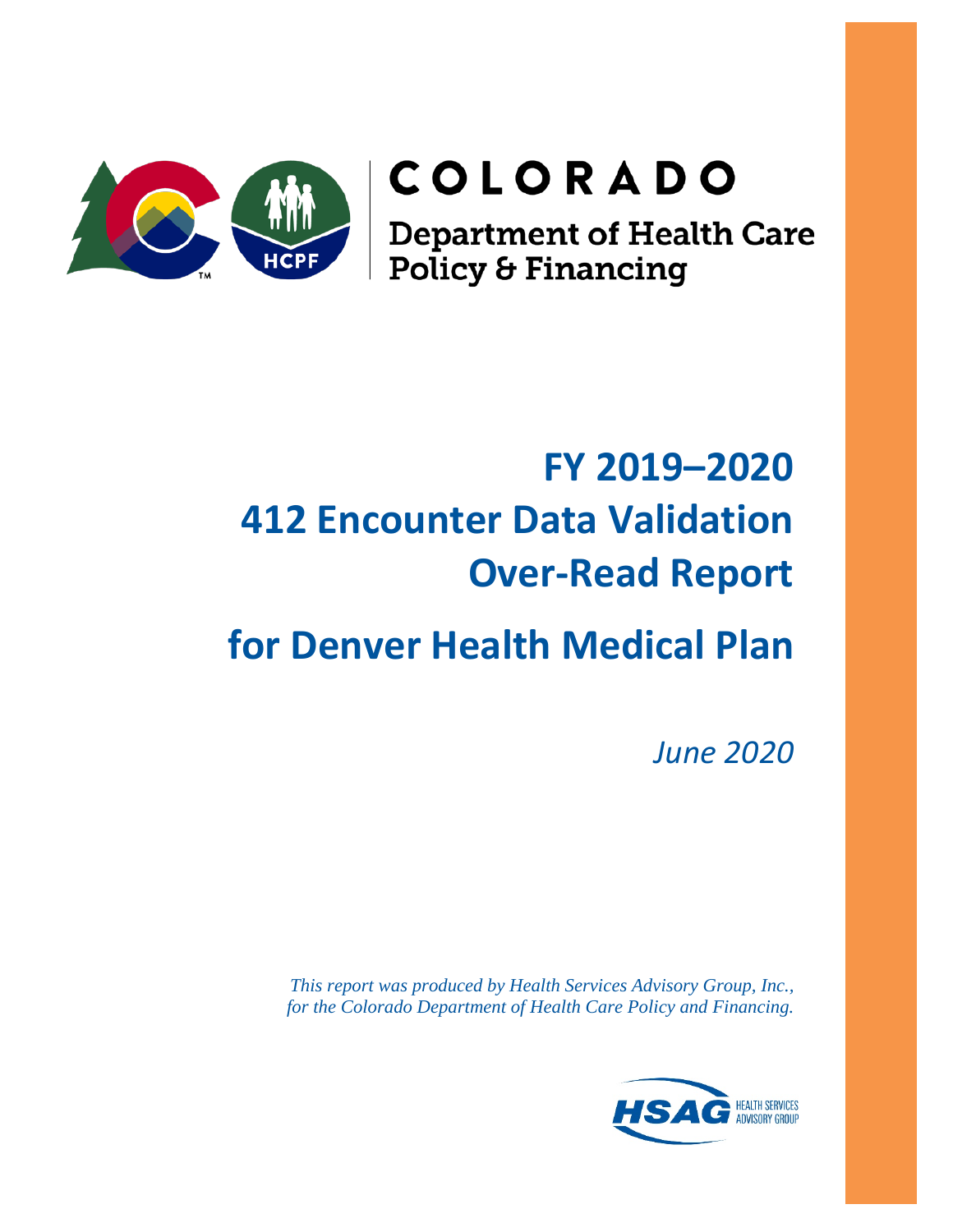

# **Contents**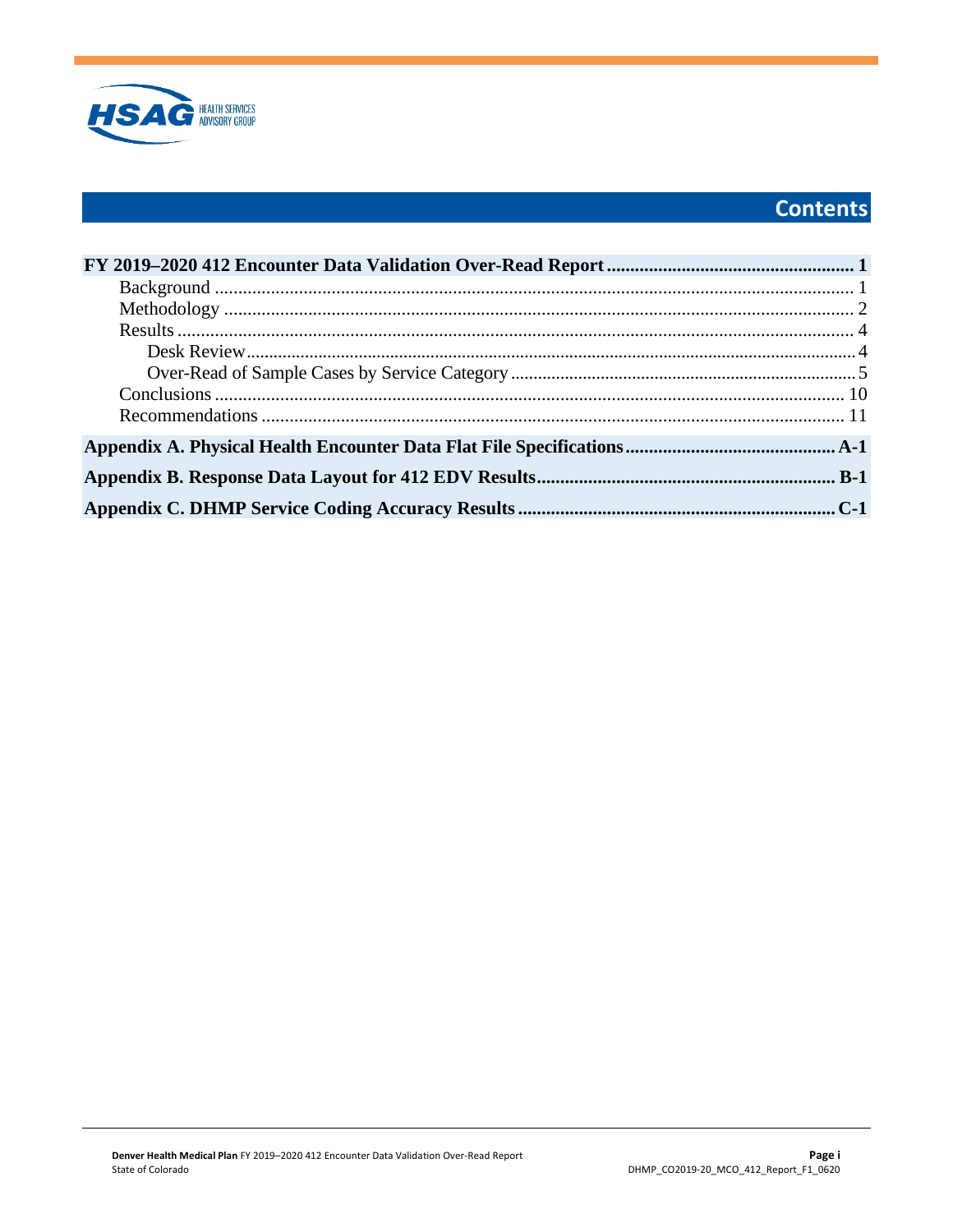

# <span id="page-2-0"></span>**FY 2019–2020 412 Encounter Data Validation Over-Read Report**

# <span id="page-2-1"></span>**Background**

In fiscal year (FY) 2019–2020, the Colorado Department of Health Care Policy and Financing (the Department) contracted Health Services Advisory Group, Inc. (HSAG) to conduct encounter data validation (EDV) among the Department's contracted limited managed care capitated initiative plans (Medicaid managed care organizations [MCOs]) as an optional external quality review (EQR) activity under the Centers for Medicare & Medicaid Services (CMS) regulations released in October 20[1](#page-2-2)9.<sup>1</sup>

The study assesses the Medicaid MCOs' data validation capacity among physical health encounters submitted to the Department by each Medicaid MCO. The study aims to evaluate each Medicaid MCO's compliance with State standards regarding encounter data submission as well as the consistency and accuracy with which the Medicaid MCOs validate encounter data through the use of medical record review.

This report addresses findings for the **Denver Health Medical Plan** (**DHMP**) managed care plan.

To facilitate this assessment, the Department randomly selected 103 final, adjudicated physical health encounters from four distinct service categories (i.e., a total of 412 encounters) to be independently validated by **DHMP**. These service categories included encounters with services rendered in federally qualified health centers (FQHCs), as well as in inpatient, outpatient, and professional settings. **DHMP** submitted the internal validation results and an Encounter Data Quality Report to HSAG and the Department.

To further improve the quality of encounter data submitted by **DHMP**, the Department developed and implemented the *Annual MCO Encounter Data Quality Review Guidelines* (guidelines). The guidelines include file format and reporting requirements as well as a specific timeline to guide **DHMP** in conducting its internal validation and using the results to prepare the Encounter Data Quality Report.

The Department contracted HSAG to evaluate each Medicaid MCO's capacity to internally validate encounters through an independent assessment of the Medicaid MCO's Encounter Data Quality Report. Specifically, the Department requested that HSAG complete the following tasks during FY 2019–2020:

- 1. Conduct a desk review of each Medicaid MCO's validation process, including any process documentation submitted by the Medicaid MCOs.
- 2. Conduct a review of medical records for cases randomly selected from each service category's 103 sample list, which was generated by the Department.

<span id="page-2-2"></span><sup>1</sup> Department of Health and Human Services, Centers for Medicare & Medicaid Services. *Protocol 5. Validation of Encounter Data Reported by the Medicaid and CHIP Managed Care Plan: An Optional EQR-Related Activity*, October 2019. Available at: [https://www.medicaid.gov/medicaid/quality-of-care/downloads/2019-eqr-protocols.pdf.](https://www.medicaid.gov/medicaid/quality-of-care/downloads/2019-eqr-protocols.pdf) Accessed on: May 26, 2020.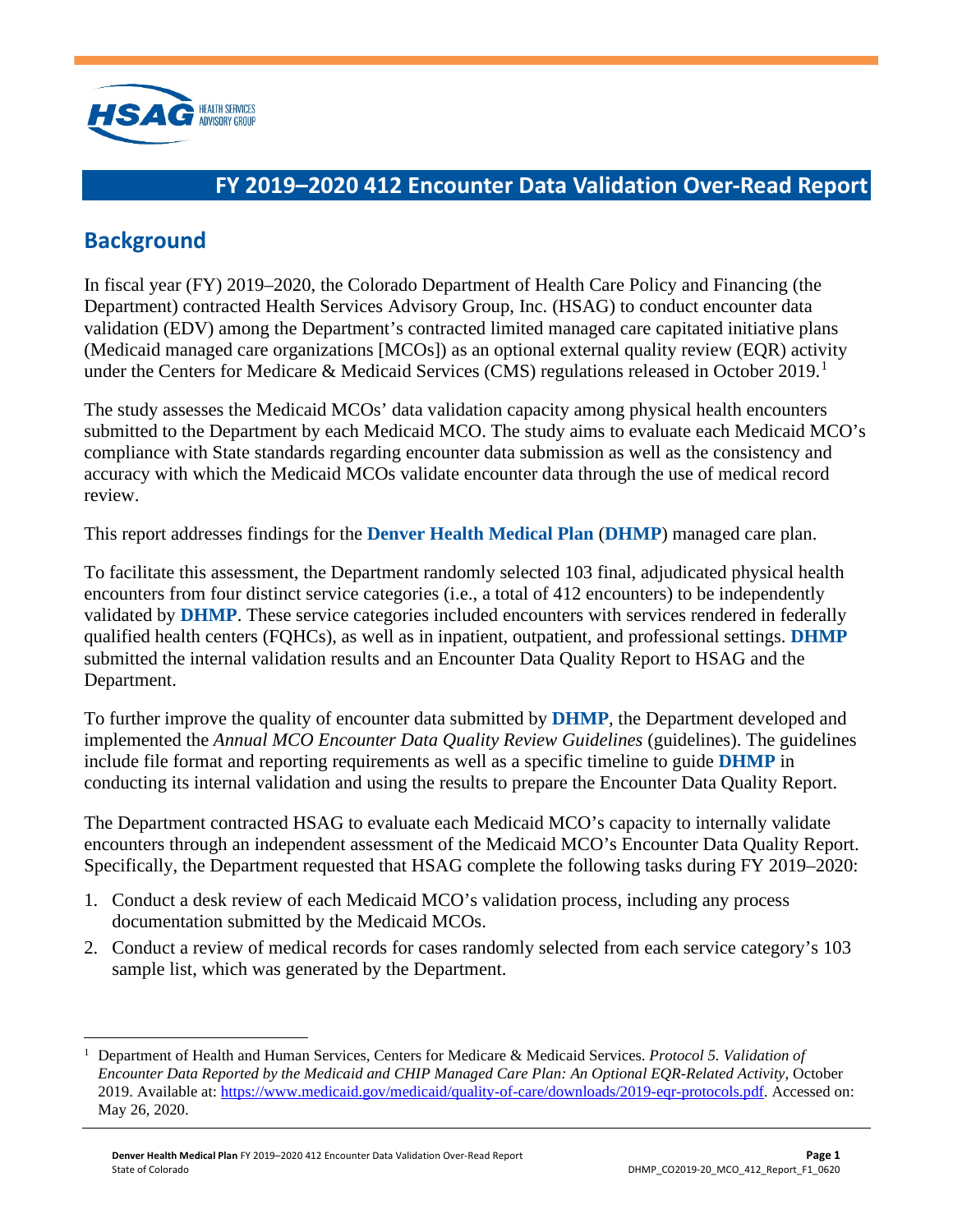

3. Produce a report for each Medicaid MCO, containing findings specific to each service category, including a statement regarding HSAG's assessment of the accuracy of each Medicaid MCO's internal validation results.

# <span id="page-3-0"></span>**Methodology**

HSAG's independent EDV consisted primarily of an assessment of **DHMP**'s internal validation results through an over-read of medical records for a sample of randomly selected encounters. HSAG recommended a sampling strategy to the Department to ensure that selected cases were generated randomly from a representative base of encounters eligible for inclusion in this study. HSAG's review of the Department's sampling protocol was limited to an assessment of sampling methodology documentation provided by the Department.

The second component of HSAG's independent EDV was to evaluate whether **DHMP**'s internal validation of the sampled encounters against members' medical records was accurate and consistent with standard coding manuals. HSAG received a response file containing **DHMP**'s internal validation results for the 412 cases sampled by the Department. Prior to receiving **DHMP**'s internal validation results, HSAG generated an over-read sample of 20 cases for each of the four service categories (80 cases overall). The evaluation process included the following steps:

## **1. Generation of Over-Read Samples**

The Department developed a 412-case sample of final, adjudicated **DHMP** encounters paid between October 1, 2018, and September 30, 2019, for four physical health service categories.<sup>[2,](#page-3-1)[3](#page-3-2)</sup> The Department submitted the sample lists to **DHMP** and HSAG in January 2020; **DHMP** then conducted its internal validation on the sampled encounters.

HSAG used the sample lists from the Department to generate an over-read sample using a two-stage sampling approach. Under this sampling approach, HSAG randomly selected 20 identification numbers for unique individuals from each service category and then selected a single encounter line for each of the 20 individuals, resulting in a list of 20 randomly selected encounter lines per service category and 80 cases overall. A single health event could result in a member having encounters for both the inpatient services and the professional services categories; therefore, HSAG assessed the service category lists to ensure that no members were included in multiple service categories.

<span id="page-3-1"></span><sup>2</sup> Service categories were identified using the review\_typ field assigned to each encounter by the Department. Review\_typ values of "PHY" identified Professional Services, "IP" identified Inpatient Services, "FQ" identified services rendered at an FQHC, and "OP" identified Outpatient Services. The Department assigns claims to service categories according to a hierarchy, and each claim may be assigned to only a single category.

<span id="page-3-2"></span>The Department's data layout for **DHMP** encounter data flat files is presented for reference in [Appendix A,](#page-14-1) which includes Table I-1 from Appendix I of the *Annual MCO Encounter Data Quality Review Guidelines*.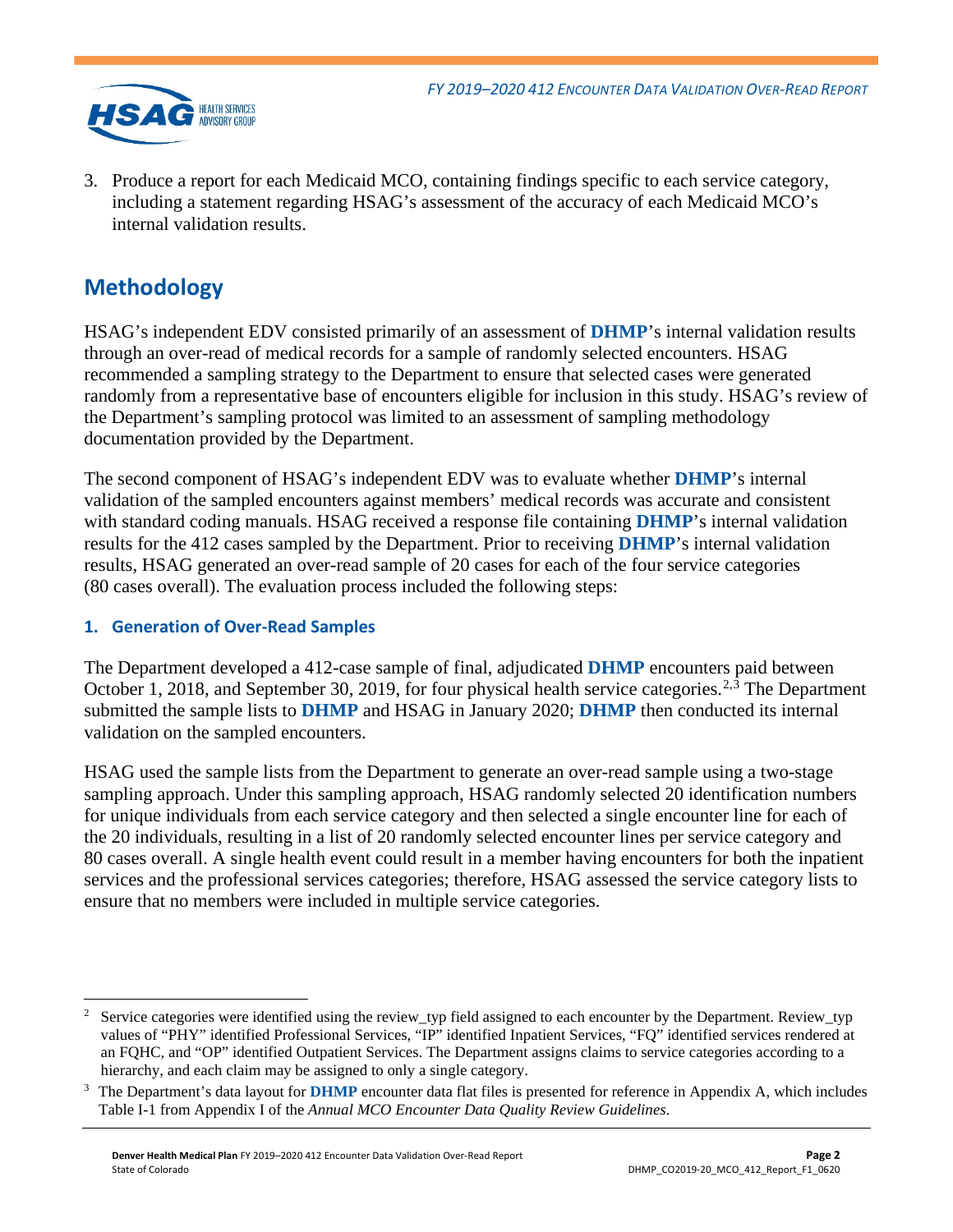

## **2. Encounter Data Validation Tool Development**

**DHMP** submitted its response file containing internal validation results for the 412 sampled cases to HSAG in March 2020. HSAG designed a web-based data collection tool and tool instructions based on the guidelines and on standard national coding manuals. As a result of the unique data fields and coding standards required for inpatient encounters, HSAG's web-based tool included separate data collection screens for inpatient encounters versus those used for ambulatory-type encounters (i.e., FQHC, outpatient, and professional). A control file containing select fields from the Department's encounter data flat file as well as **DHMP**'s corresponding internal validation values for sampled cases was uploaded into the tool, permitting pre-population of encounter and validation information for each case. Pre-populated information could not be altered, and HSAG's coders were required to actively select an over-read response for each data element. Corresponding medical records procured by **DHMP** were linked to cases within the tool. The web-based tool allowed the HSAG analyst to extract Microsoft (MS) Excel files containing encounter data, **DHMP** validation responses, and HSAG coder responses specific to each encounter type (i.e., service category).

#### **3. HSAG's Over-Read Process**

HSAG evaluated the accuracy of **DHMP**'s internal validation findings in April 2020. More specifically, the HSAG reviewers validated **DHMP**'s accuracy in abstracting the providers' submitted encounter data in accordance with the national code sets: International Classification of Diseases, Tenth Revision, Clinical Modification (ICD-10-CM); International Classification of Diseases, Tenth Revision, Procedural Modification (ICD-10-PM); Current Procedural Terminology (CPT); Healthcare Common Procedure Coding System (HCPCS); and the 1995 Evaluation and Management (E&M) documentation guidelines. HSAG's over-read did not evaluate the quality of the medical record documentation or the provider's accuracy in submitting encounter data, only whether **DHMP**'s validation responses were accurate based on the review of the supporting medical record documentation submitted by **DHMP**. All over-read results were entered into the HSAG data collection tool.

HSAG trained four certified coders to conduct the over-read. During the over-read of the ambulatory (i.e., FQHC, outpatient, or professional) encounters, the coders located the selected date of service in the submitted medical records to determine whether the ICD-10-CM and CPT or HCPCS codes prepopulated in the data collection tool from the encounter data flat file were supported by the submitted medical record documentation and in alignment with the criteria outlined in the review and code set guidelines. During the over-read of the inpatient encounters, the coders located the selected date of service in the submitted medical records to determine whether or not the ICD-10-PM and the ICD-10- CM codes pre-populated in the data collection tool from the encounter data flat file were supported by the submitted medical record documentation and in alignment with the criteria outlined in the review and code set guidelines. The HSAG coders then determined whether **DHMP** agreed or disagreed with the accuracy of the codes submitted by the provider. If the HSAG coder agreed with **DHMP**'s response, an agreement response was recorded in the tool. If the HSAG coder disagreed with **DHMP**'s response, a disagreement response was recorded in the tool. The findings of this over-read were based on HSAG's percent of agreement or disagreement with **DHMP**'s responses.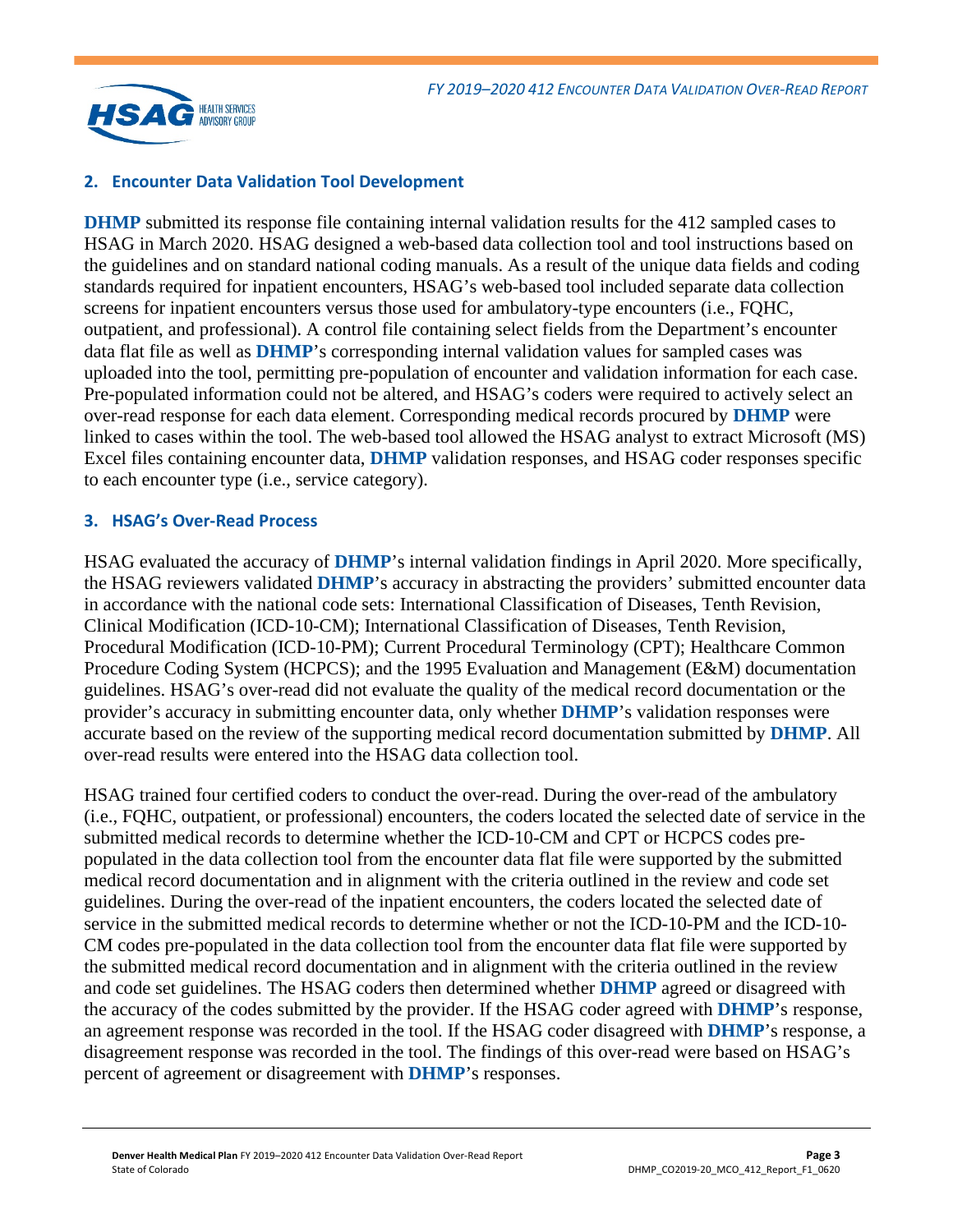

Prior to beginning abstraction, coders participated in an interrater reliability (IRR) assessment using training cases. To proceed with abstraction on study cases, coders were required to score 95 percent or higher on the post-training IRR. If this threshold was not met, the nurse manager provided re-training, including abstraction of additional test cases.

During the over-read period, HSAG conducted an ongoing IRR assessment by randomly selecting a minimum of 10 percent of cases per coder and comparing the over-read results to those from a second coder. For cases in which over-read discrepancies were identified between the first and second coders, a third "Gold Standard" review was conducted that provided a final determination regarding the appropriate over-read result. Any IRR result that fell below 95 percent required further evaluation by the nurse manager and re-training of the coder(s).

## **4. Analysis Process**

Following completion of the over-read, the HSAG analyst exported results from the data collection tool for each service category. Since data elements varied by claim type, results were not aggregated across the service categories. The analyst reviewed the coders' over-read notes, and notes requiring further information were addressed with the nurse manager.

The HSAG analyst assessed the over-read results to determine the percentage of records per service category for which the HSAG coder agreed with **DHMP**'s internal validation response. Results were displayed by service category for data elements that were abstracted by **DHMP** and overread by HSAG. Over-read analysis results were independently verified by a second HSAG analyst.

# <span id="page-5-0"></span>**Results**

## <span id="page-5-1"></span>*Desk Review*

## **The Department's Sampling Methodology**

The Department provided HSAG with a brief description of the process used to generate a random sample of **DHMP**'s encounters. The Department's documentation listed the criteria by which encounters were assigned to service categories and noted that the sample was restricted to final, adjudicated encounters paid within the study period. The Department also detailed the random sampling process for identifying 103 unique encounters per service category and randomly selecting a single encounter line; the Department defined encounters using the member identification data field. The Department did not include any information documenting the steps taken to verify that the correct sample frame was chosen, or to validate that the final sample was representative of the sampling frame. Based on the information provided, HSAG was unable to determine if the Department ensured that the sample was representative of the underlying data.

HSAG reviewed the sample list provided by the Department, the sampling process description, and the portion of sampling code that the Department reported using to generate the sample. The Department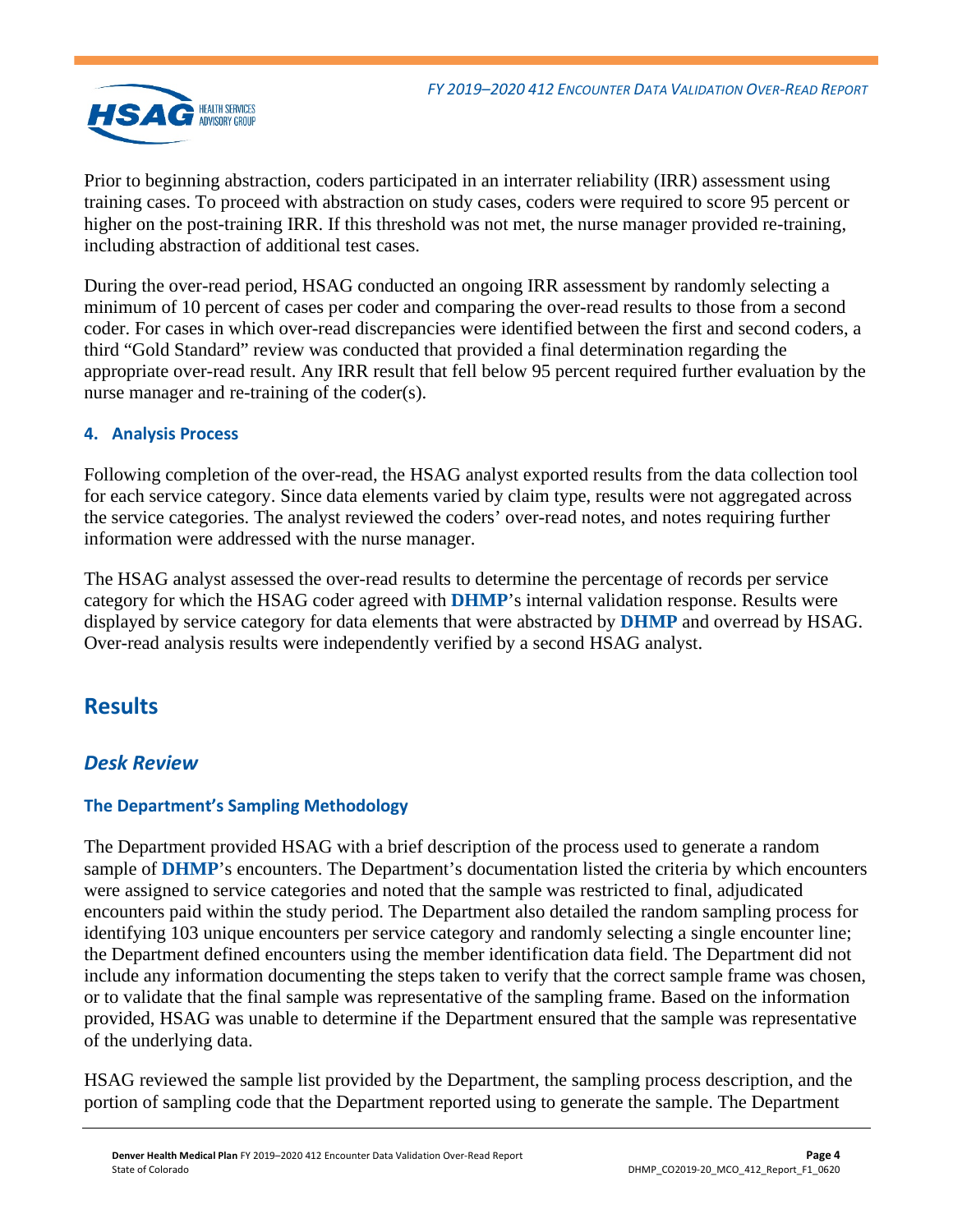

created the sample by identifying a category of service and selecting 10 percent of the claim lines within that category. Next, a random value was assigned to each line and the claim lines were sorted based on the random value. The claim lines were then deduplicated and the top 103 remaining lines were selected to create the sample. These steps were repeated for each of the four service categories.

Due to the Department's sampling methodology, four of the 103 outpatient cases submitted to **DHMP** were incorrectly categorized and should have been included in the sample frame for the inpatient cases. The Department instructed **DHMP** to abstract the four incorrectly categorized outpatient cases as inpatient cases when tabulating the MCO response data file. In addition, HSAG selected two of the four cases for the 20-case outpatient over-read sample. As a result, HSAG's over-read results included 22 inpatient over-read cases, 18 outpatient over-read cases, and 20 over-read cases each for the professional and FQHC categories.

## **DHMP's Internal Validation Methodology**

To provide context for **DHMP**'s service coding accuracy results, the Department requested **DHMP**'s internal validation methodology documentation as a component of the Encounter Data Quality Report. HSAG's review of **DHMP**'s internal validation methodology documentation verified the presence of:

- A list of the coding guidelines referenced for **DHMP**'s internal validation process.
- A description of the record procurement and validation process, including the use of a company subsidiary (i.e., Denver Health Enterprise Compliance Services within Denver Health and Hospital Authority) for various tasks.
- A brief description of the validation tool, a shared MS Excel spreadsheet, and a brief description of the instructions provided to the reviewers.
- The credentials, training, and experience of all reviewers.
- <span id="page-6-0"></span>The IRR testing process for validation staff members.

## *Over-Read of Sample Cases by Service Category*

The EDV response file submitted by **DHMP** contained all required fields and aligned with the EDV response file layout required by the Department and outlined in the guidelines. The EDV response data layout is presented in Appendix II of the *Annual MCO Encounter Data Quality Review Guidelines*, presented in [Appendix B](#page-17-1) of this report. Additionally, **DHMP** procured medical records for all sampled cases.

The remainder of this section details HSAG's over-read findings by service category. For reference, [Appendix C](#page-23-1) presents, by service category, **DHMP**'s internal EDV results found in the Service Coding Accuracy section of the Encounter Data Quality Report.

In addition to the results presented in this report, HSAG has provided the Department with supplemental spreadsheets detailing, by claim type, the nature of the disagreement for any data element with which HSAG's coder disagreed with **DHMP**'s abstraction determination. This MS Excel workbook, or "Case-Level Disagreement List," is used as a supplemental reference for the report.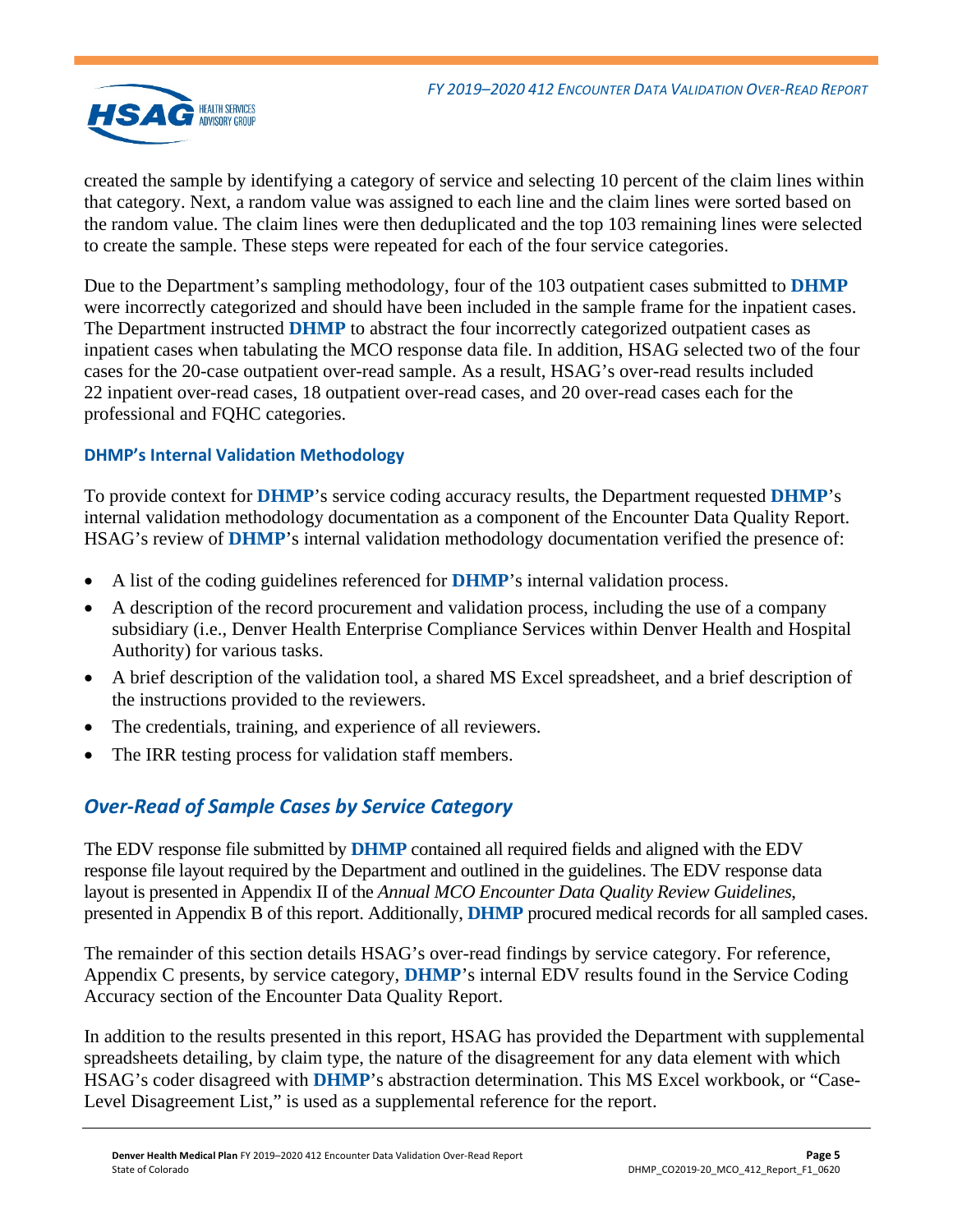

#### **Inpatient Cases**

[Figure 1](#page-7-0) presents the aggregate results from HSAG's over-read of the inpatient cases. Due to the misclassification of cases mentioned above, the over-read sample contained 22 inpatient cases. All six individual data elements have a percent of agreement of 100.0 percent, where 100.0 percent represents complete agreement between **DHMP**'s internal abstraction results and HSAG's over-read results, and 0 percent represents complete disagreement.

<span id="page-7-0"></span>

**Figure 1—Aggregated Percent of Agreement Between HSAG's Over-Read and DHMP's Internal EDV Findings, by Data Element Inpatient Services**

#### **Audited Elements**

Complete agreement for a sampled inpatient encounter occurred when HSAG's over-read results indicated agreement with **DHMP**'s validation response for each of the six assessed data elements. Of the 22 sampled inpatient encounters, over-read results demonstrated complete agreement for 22 cases, producing a 100.0 percent aggregate agreement rate.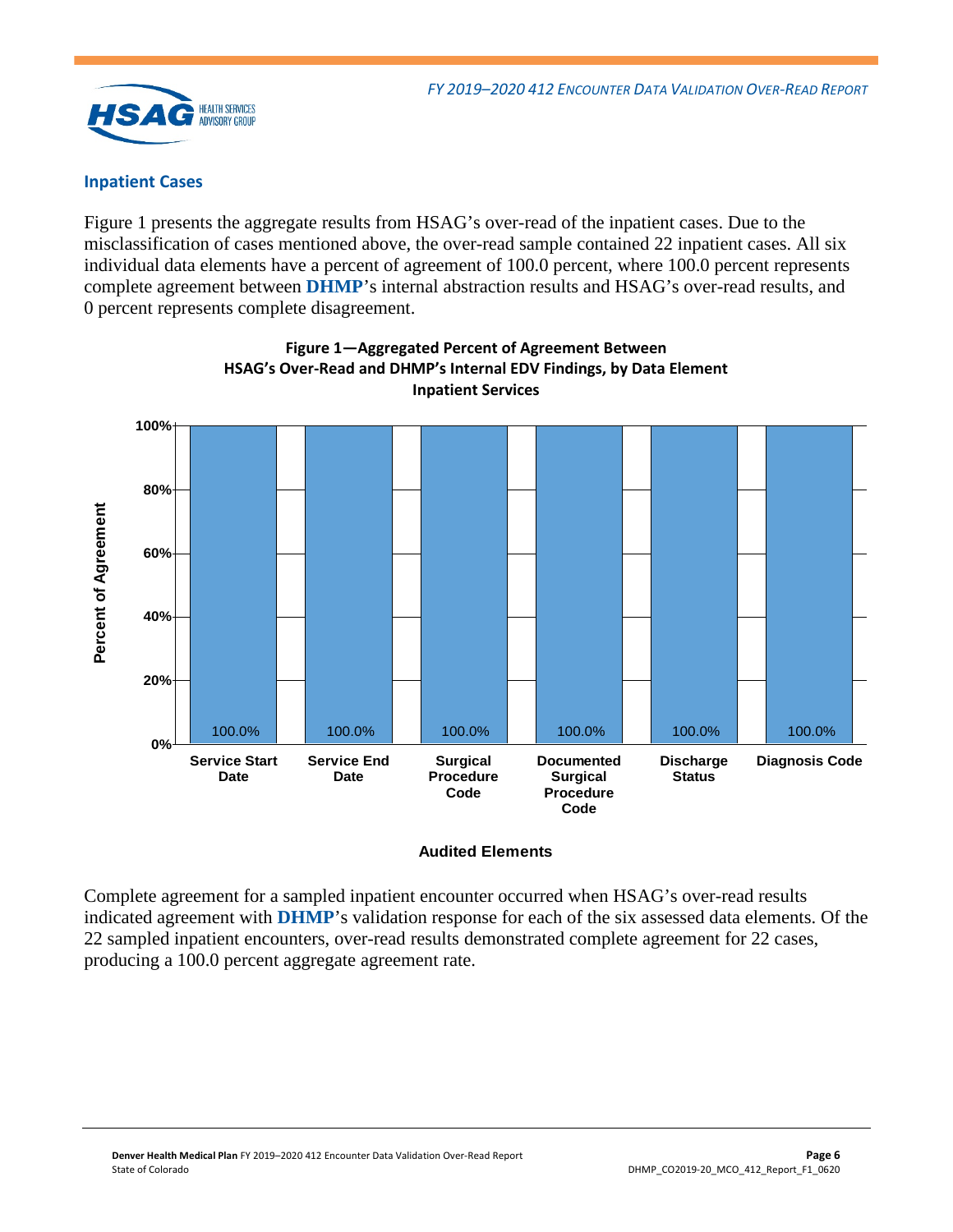

## **Outpatient Cases**

[Figure 2](#page-8-0) presents the aggregate results from HSAG's over-read of the outpatient cases. Due to the misclassification of cases mentioned above, the over-read sample contained 18 outpatient cases. Agreement values range from 88.9 percent to 94.4 percent for individual data elements, where 100.0 percent represents complete agreement between **DHMP**'s internal validation results and HSAG's overread results, and 0 percent represents complete disagreement.

<span id="page-8-0"></span>

**Figure 2—Aggregated Percent of Agreement Between HSAG's Over-Read and DHMP's Internal EDV Findings, by Data Element Outpatient Services**

#### **Audited Elements**

Complete agreement occurred when HSAG's over-read results indicated agreement with **DHMP**'s validation response for each of the five individual data elements assessed for a sampled outpatient encounter. Of the 18 sampled outpatient encounters, over-read results demonstrated complete agreement for 16 cases, producing an 88.9 percent aggregate agreement rate. HSAG's over-read results did not achieve 100 percent agreement for any of the five validated data elements. The highest agreement rates (each 94.4 percent) were observed for the *Date of Service*, *Procedure* Code, *Documented Procedure Code*, and *Diagnosis Code* data elements. The lowest agreement rate (88.9 percent) was observed for the *Units* data element.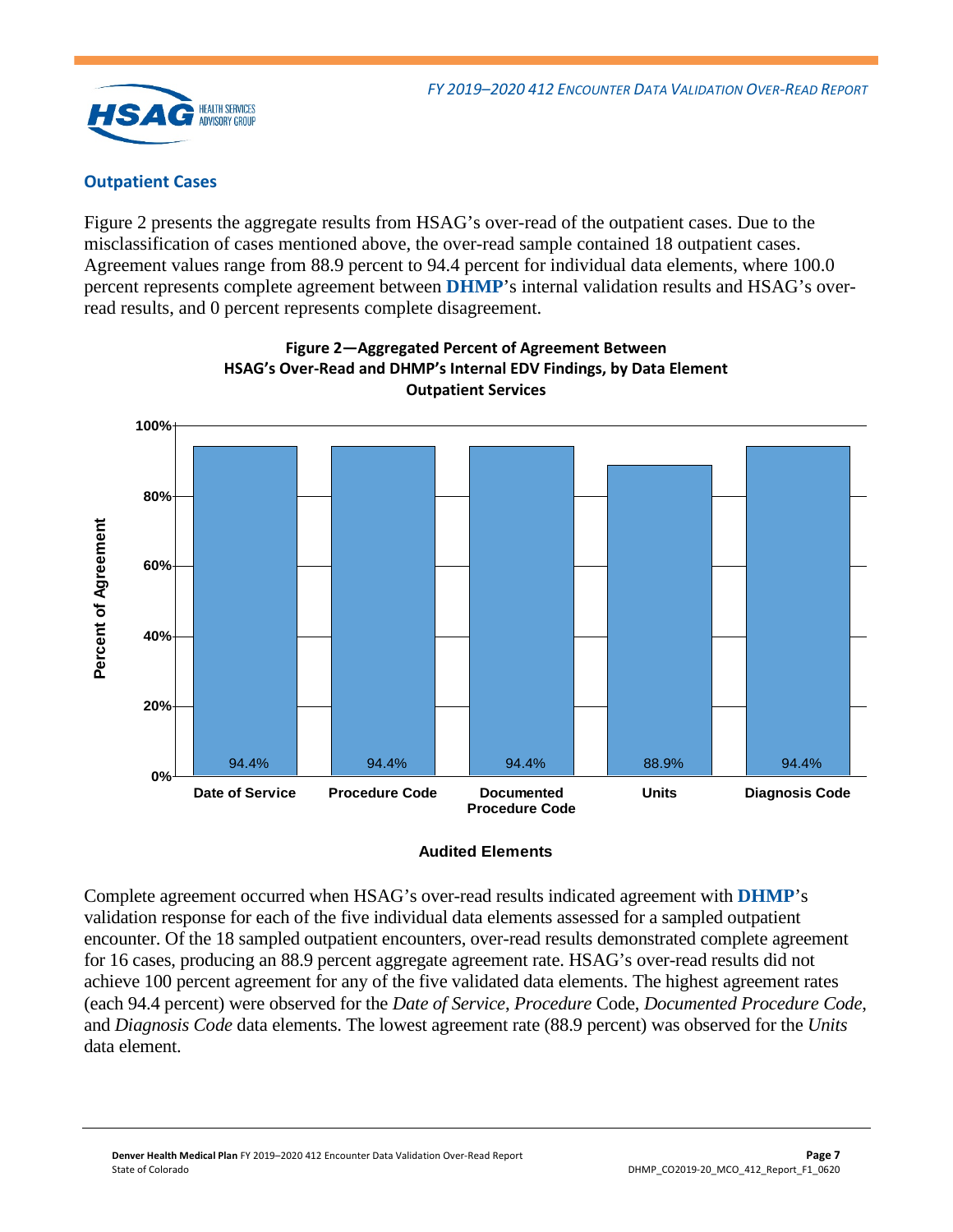

HSAG's reviewers determined that medical record documentation did not align with the encounter data or **DHMP**'s documented information for one of the six data elements for which **DHMP**'s validation results were inconsistent with HSAG's over-read results. For the remaining five data elements, **DHMP**'s validation staff members reported no documentation or insufficient documentation to record a validation response value; HSAG's reviewers disagreed with this assessment. The six data elements in disagreement aligned with two sampled over-read cases.

## **Professional Cases**

[Figure 3](#page-9-0) presents the aggregate results from HSAG's over-read of the 20 professional cases. Agreement values are 100.0 percent for individual data elements, where 100.0 percent represents complete agreement between **DHMP**'s internal validation results and HSAG's over-read results, and 0 percent represents complete disagreement.

<span id="page-9-0"></span>

## **Figure 3—Aggregated Percent of Agreement Between HSAG's Over-Read and DHMP's Internal EDV Findings, by Data Element Professional Services**

## **Audited Elements**

Complete agreement for a sampled professional encounter occurred when HSAG's over-read results indicated agreement with **DHMP**'s validation response for each of the five assessed data elements. Of the 20 sampled professional encounters, over-read results demonstrated complete agreement for 20 cases, producing a 100.0 percent aggregate agreement rate.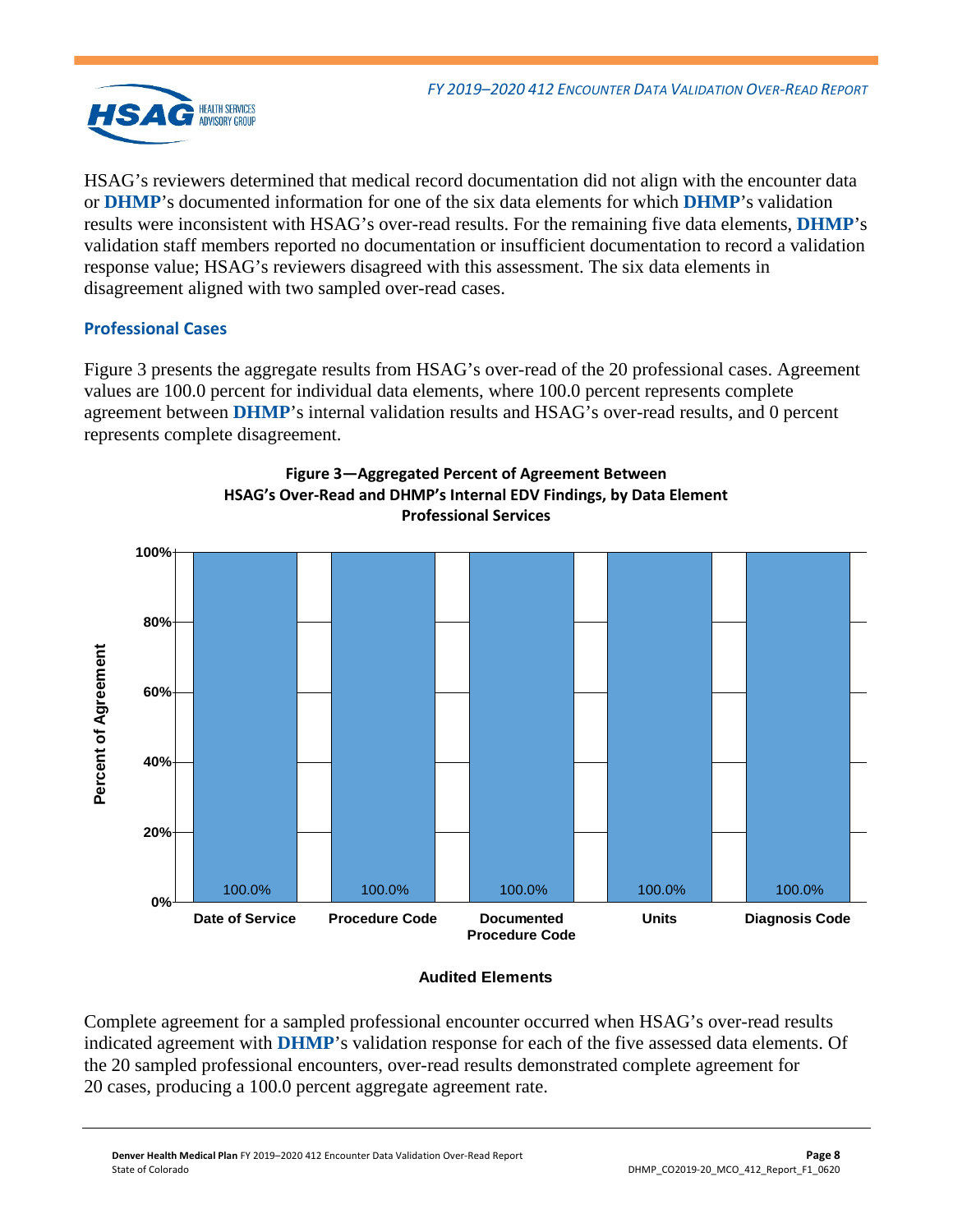

## **FQHC Cases**

[Figure 4](#page-10-0) presents the aggregate results from HSAG's over-read of the 20 FQHC cases. Agreement values range from 95.0 percent to 100.0 percent for individual data elements, where 100.0 percent represents complete agreement between **DHMP**'s internal validation results and HSAG's over-read results, and 0 percent represents complete disagreement.

<span id="page-10-0"></span>

**Figure 4—Aggregated Percent of Agreement Between HSAG's Over-Read and DHMP's Internal EDV Findings, by Data Element FQHC Services**

#### **Audited Elements**

Complete agreement occurred when HSAG's over-read results indicated agreement with **DHMP**'s validation response for each of the five individual data elements assessed for a sampled FQHC encounter. Of the 20 sampled FQHC encounters, over-read results demonstrated complete agreement for 19 cases, producing a 95.0 percent aggregate agreement rate. HSAG's over-read results agreed with **DHMP**'s responses for all cases (i.e., complete agreement) for the *Date of Service*, *Procedure Code*, *Documented Procedure Code*, and *Units* data elements. The lowest agreement rate (95.0 percent) was observed for the *Diagnosis Code* data element.

HSAG's reviewers determined that medical record documentation did not align with the encounter data or **DHMP**'s documented information for the single data element for which **DHMP**'s validation results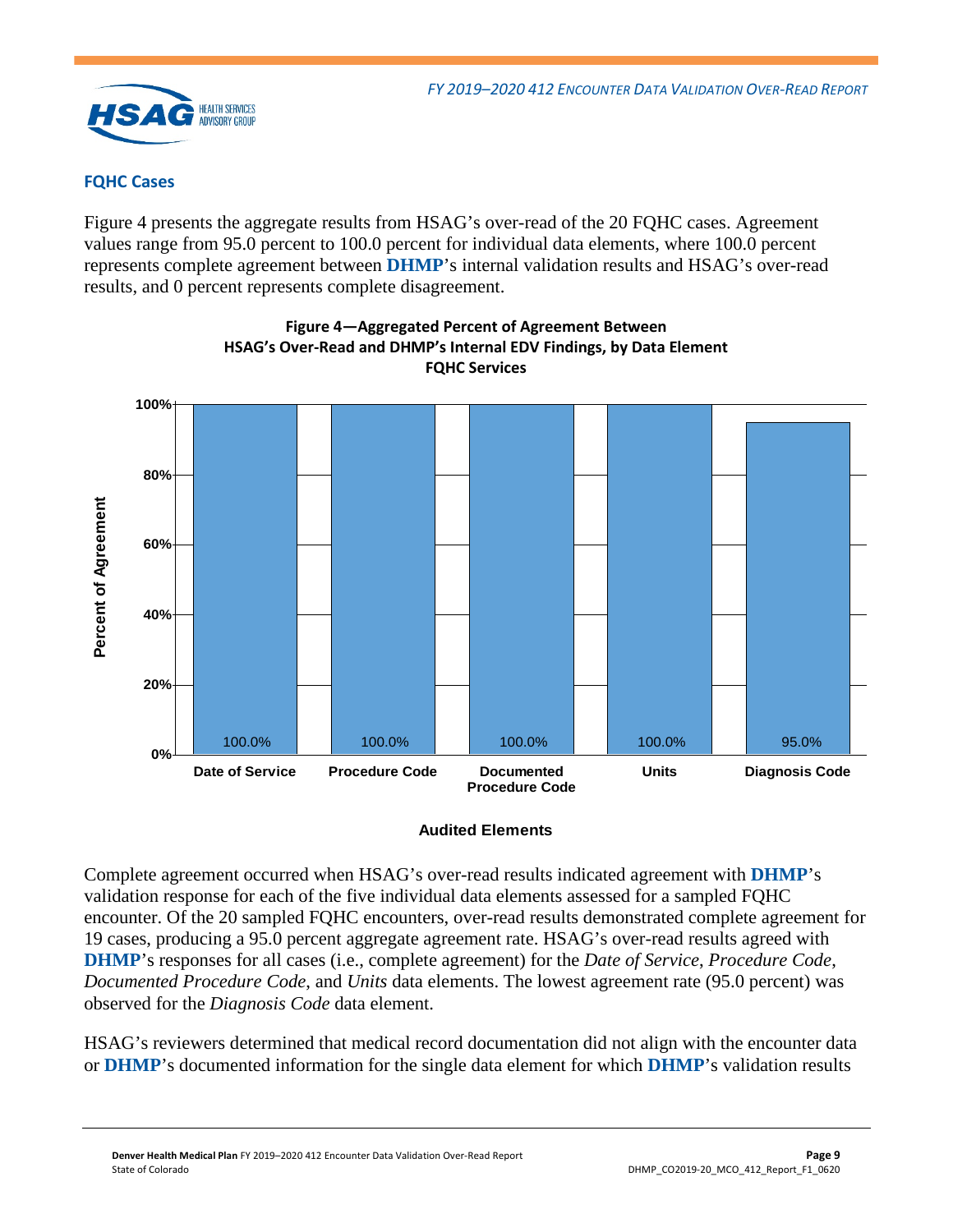

were inconsistent with HSAG's over-read results. The one data element in disagreement aligned with one sampled over-read case.

# <span id="page-11-0"></span>**Conclusions**

HSAG performed a desk review of the Department's sampling methodology, assessing documentation that outlined key steps in the Department's generation of the 412-case sample. This review confirmed that the Department took steps to select a random sample of unique encounters from the four service categories of interest within the specified measurement period. The Department provided no details regarding a run-out interval between the study measurement period and the date on which the encounters were compiled for sample generation. Depending on the Department's data collection and storage processes, the length of a run-out interval prior to sampling could limit the encounters included in the study, biasing the sample toward encounters for services occurring earlier in the study period.

HSAG's over-read results indicated complete agreement with **DHMP**'s internal validation results for 77 of the 80 sampled encounters, resulting in a 96.3 percent agreement rate. The overall agreement rate is greater than the 85.0 percent overall agreement seen in the FY 2018–2019 report. [Table 1](#page-11-1) shows caselevel and element-level accuracy rates by service category for FY 2019–2020.

|                                   |                                 | <b>Case-Level Accuracy</b>                                 | <b>Element-Level Accuracy</b>      |                                                            |  |
|-----------------------------------|---------------------------------|------------------------------------------------------------|------------------------------------|------------------------------------------------------------|--|
| <b>Service</b><br><b>Category</b> | <b>Total Number</b><br>of Cases | <b>Percent With</b><br><b>Complete</b><br><b>Agreement</b> | <b>Total Number</b><br>of Elements | <b>Percent With</b><br><b>Complete</b><br><b>Agreement</b> |  |
| Inpatient                         | 22                              | 100.0%                                                     | 132                                | 100.0%                                                     |  |
| Outpatient                        | 18                              | 88.9%                                                      | 90                                 | 93.3%                                                      |  |
| Professional                      | 20                              | 100.0%                                                     | 100                                | 100.0%                                                     |  |
| FQHC                              | 20                              | 95.0%                                                      | 100                                | 99.0%                                                      |  |
| <b>Total</b>                      | 80                              | 96.3%                                                      | 422                                | 98.3%                                                      |  |

<span id="page-11-1"></span>**Table 1—Percent of Cases in Total Agreement and Percent of Element Accuracy, by Service Category**

HSAG's coders determined that misalignment between medical record documentation and encounter data contributed to two of the three cases in which HSAG's coders disagreed with **DHMP**'s validation results. In the third case, HSAG's coders determined that the medical record documentation supported the encounter data while the **DHMP** reviewer stated there was insufficient medical record documentation. **DHMP** provided medical record documentation for all sampled over-read cases, and HSAG's over-read results were not impacted by **DHMP**'s medical record procurement for this study.

Results from HSAG's FY 2019–2020 MCO over-read suggest a high level of confidence that **DHMP**'s independent validation findings accurately reflect its encounter data quality, as tabulated by **DHMP**, in its service coding accuracy results. Overall, results from HSAG's FY 2019–2020 EDV over-read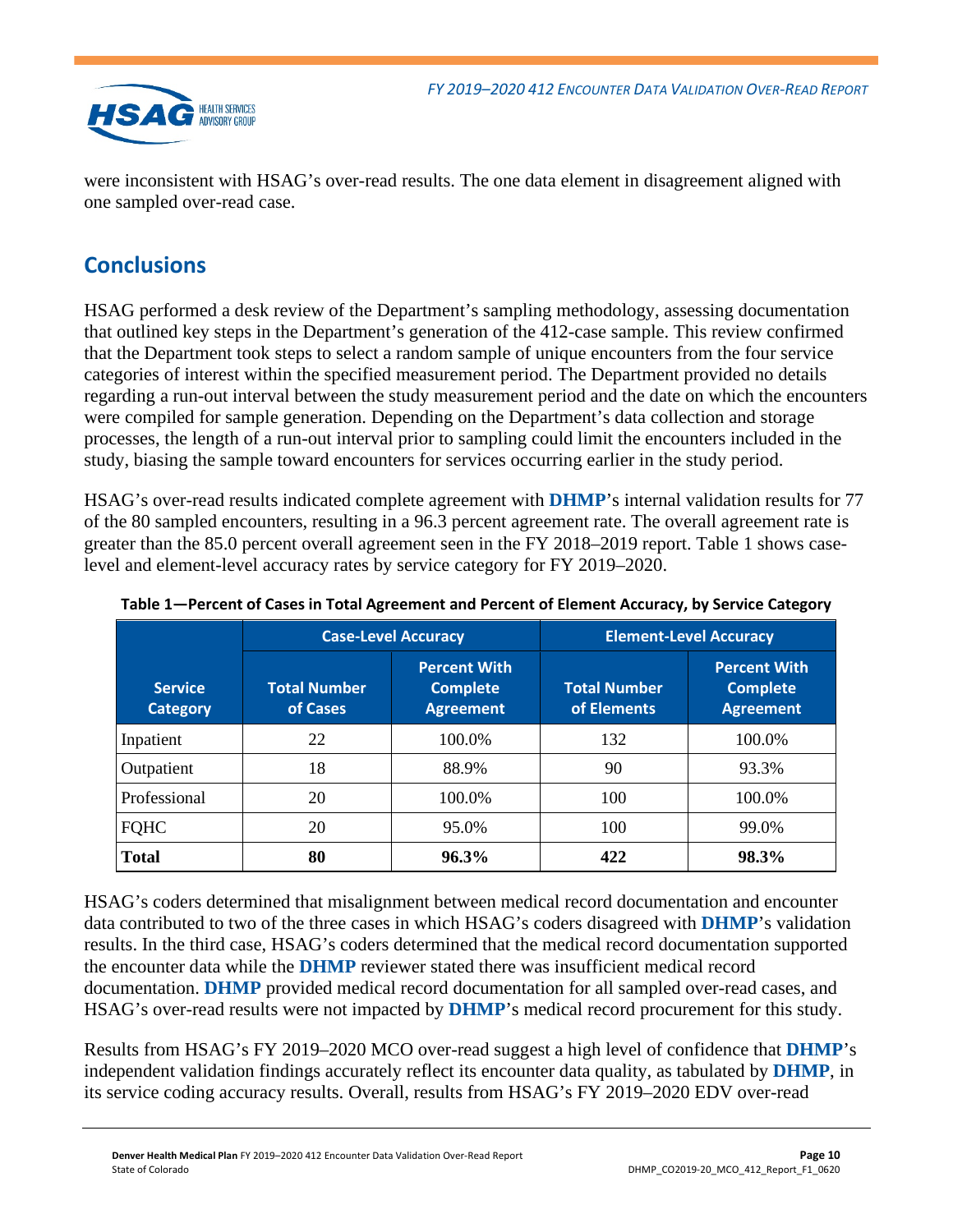

showed that HSAG's coders agreed with **DHMP**'s reviewers for 98.3 percent of the individual validated data elements. Agreement rates among the service categories ranged from 93.3 percent for outpatient cases to 100.0 percent for inpatient and professional cases. As reported in **DHMP**'s Service Coding Accuracy Report, **DHMP**'s reviewers consistently recorded lower agreement rates for *Diagnosis Code* and *Procedure Code*, suggesting opportunities for root cause analyses to determine barriers to encounter data quality*.*

# <span id="page-12-0"></span>**Recommendations**

The Department designed this study to assess the accuracy with which **DHMP** validates physical health encounters in support of the Department's overall encounter data quality efforts. Therefore, HSAG recommends that findings associated with this independent EDV be used for the Department's information and not for performance measurement or compliance monitoring purposes.

The Department continues to transition its encounter data process to a new Medicaid Management Information System (MMIS), interChange; **DHMP** will submit encounter data directly into the MMIS. For validation purposes, **DHMP** will continue to submit encounter data flat files to the Department in parallel with MMIS submissions for a period of time determined by the Department. This change to the encounter data process will require enhanced data monitoring by the Department and **DHMP** to ensure encounter data timeliness and accuracy as well as comparability between encounter data provided by **DHMP** under the new and legacy systems.

As FY 2019–2020 is the fifth year of the independent Medicaid MCO EDV, HSAG requested the Department's input regarding quality improvement actions resulting from recommendations in the FY 2018–2019 report. The Department offered no specific feedback regarding actions or encounter data quality initiatives based on the prior year's recommendations.

The current over-read results show improved agreement between HSAG and **DHMP** reviewers compared to the previous year. However, selected recommendations from the FY 2018–2019 study are still relevant. Based on HSAG's document review, **DHMP**'s service coding accuracy results, and the over-read results described in this report, HSAG offers the following recommendations to improve the quality of **DHMP**'s encounter data.

- The Department's sampling methodology was limited to SQL code and a bulleted summary of the SQL code steps; therefore, HSAG recommends that the Department thoroughly document the sampling methodology to ensure that the sample is representative of all encounters eligible for study inclusion.
	- For example, HSAG recommends that the Department's Rates Section update the MS Word sampling documentation to define the terms used in the documentation, include an excerpt of sampling code, and describe any limitations on the sample frame (e.g., how to limit the universe of encounters or the code values for the different claim types).
	- As a final step in the sampling process, HSAG recommends that the Department's Rates Section perform validity checks on the 412 sample lists to verify that each sample is representative of the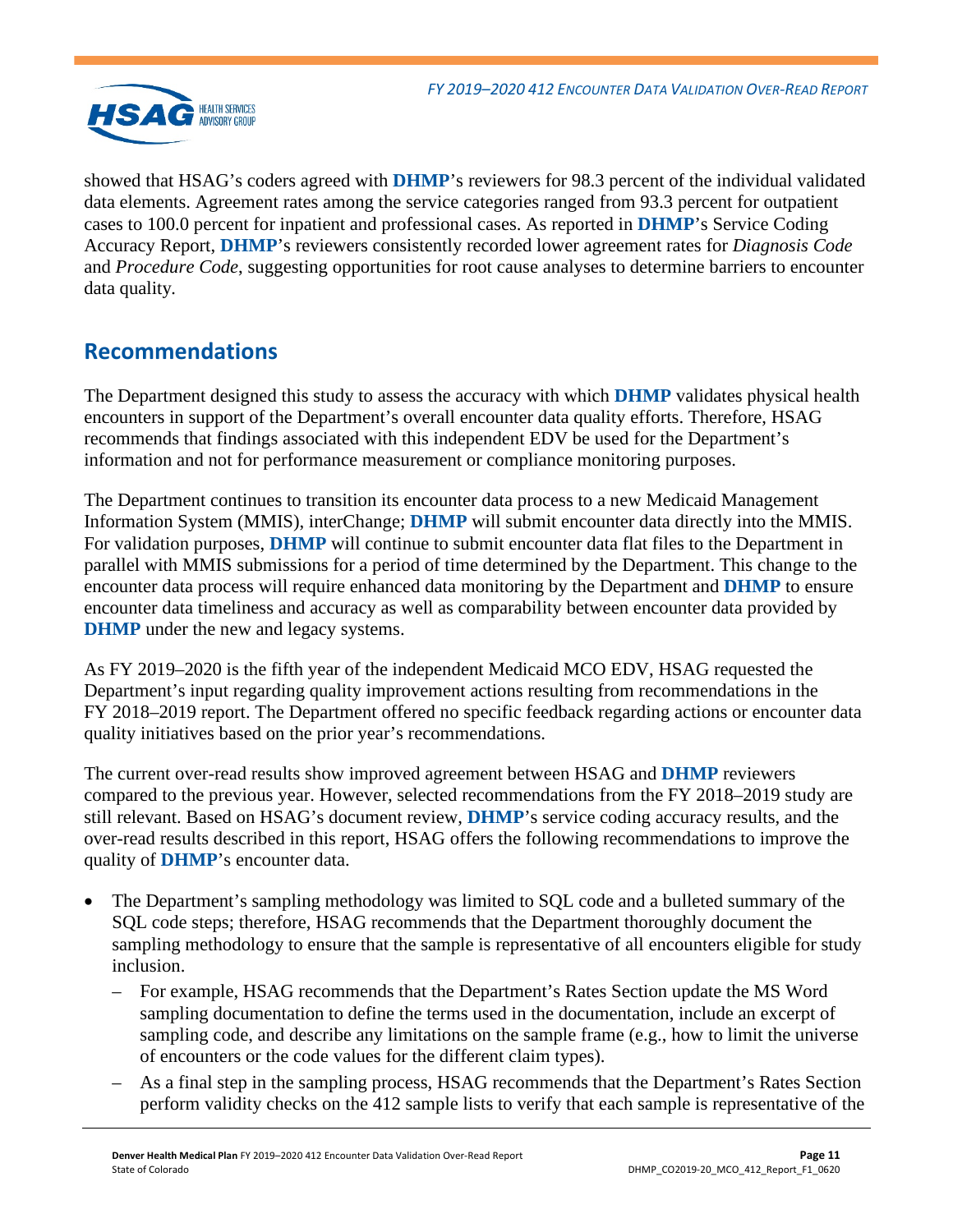

encounter data from which it was selected (e.g., compare distribution of the submission dates and/or providers between the sampled encounters and the sample frame) and to verify the accuracy of the data fields and values used to identify each service category.

- The Department's instructions in the guidelines regarding the Data Submission metrics within the Encounter Data Quality Report could result in the Medicaid MCOs submitting Data Submission metric results using differing calculation criteria. HSAG recommends that the Department more clearly define the numerators and the denominators for the "valid value checking," "duplicates checking," and "provider identification checking" metrics within the guidelines.
- **DHMP**'s Service Coding Accuracy section of the Encounter Data Quality Report provided detailed information on medical record procurement and the coding standards considered by its reviewers. However, the report offered only a limited description of **DHMP**'s reviewer training and supporting materials. HSAG recommends that **DHMP** thoroughly document its EDV training materials and procedures, including examples of written training materials and/or decision documents.
- **DHMP**'s service coding accuracy results showed greater than 15.0 percent of cases with diagnosis code and/or procedure code data values not supported by medical record documentation, as well as variation in disagreement rates between service categories. To ensure that **DHMP** has implemented quality improvement actions to address these encounter data deficiencies, HSAG recommends that the Department's contract administrator for **DHMP**:
	- Request copies of **DHMP**'s provider training and/or corrective action documentation.
	- Request copies of **DHMP**'s policies and procedures for monitoring providers' data submissions.
	- Collaborate with the Department's Rates Section to review **DHMP**'s encounter data quality documents and verify that **DHMP** is monitoring encounter data quality and ensuring that providers are trained to submit encounters that accurately reflect the medical record documentation.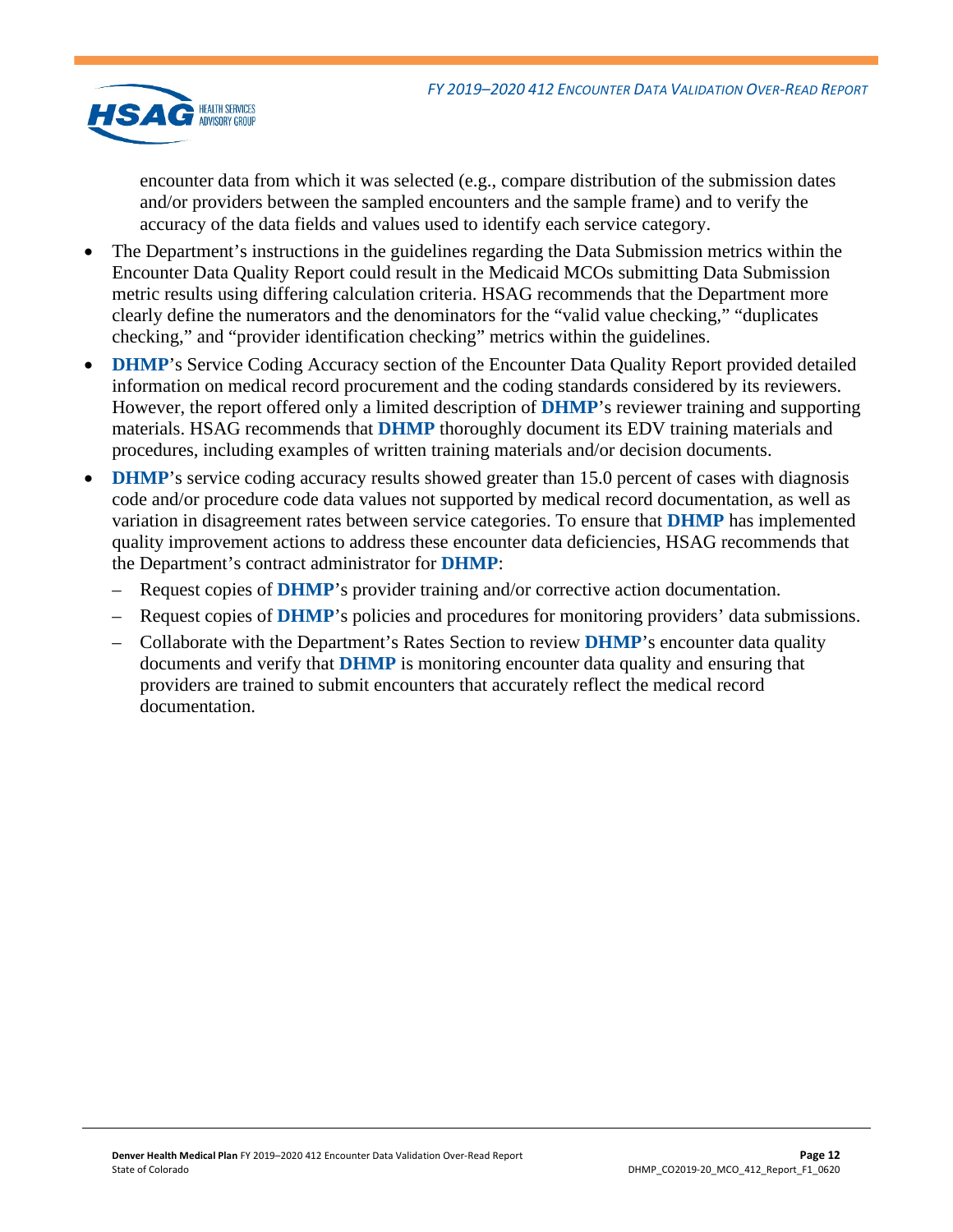<span id="page-14-1"></span>

# **Appendix A. Physical Health Encounter Data Flat File Specifications**

<span id="page-14-0"></span>This table was copied from the *Annual MCO Encounter Data Quality Review Guidelines, Appendix I, Table I-1, Flat File Encounter Data Specification*. Please note that HSAG made minimal edits to the flat file specifications table for readability.

| <b>Data</b><br><b>Element</b><br>(Field) | <b>Data Field Name</b> | <b>Field Format</b> | <b>Description</b>                                                                                                                                                                                        |
|------------------------------------------|------------------------|---------------------|-----------------------------------------------------------------------------------------------------------------------------------------------------------------------------------------------------------|
| $\Omega$                                 | <b>ROWID</b>           | VARCHAR(3)          | Sequential Unique Row Identifier, excluded from<br>the MCOs' data submissions. This field was added<br>by the Department during the 412 EDV sampling<br>process and contain a number between 001 and 412. |
| 1                                        | INT_ENC_ID             | VARCHAR (25)        | MCO Assigned Claim Identifier                                                                                                                                                                             |
| $\overline{c}$                           | MCAID_ID               | VARCHAR (9)         | State Assigned Client Medicaid ID                                                                                                                                                                         |
| 3                                        | CLNT_FST_NM            | VARCHAR (255)       | <b>Client First Name</b>                                                                                                                                                                                  |
| 4                                        | CLNT_MID_NM            | VARCHAR (255)       | <b>Client Middle Name</b>                                                                                                                                                                                 |
| 5                                        | CLNT_LST_NM            | VARCHAR (255)       | <b>Client Last Name</b>                                                                                                                                                                                   |
| 6                                        | <b>CLNT_DOB</b>        | <b>DATE</b>         | <b>Client Date of Birth</b>                                                                                                                                                                               |
| 7                                        | <b>BILL_PROV_ID</b>    | VARCHAR (25)        | <b>Billing Provider Medicaid ID</b>                                                                                                                                                                       |
| 8                                        | <b>BILL_PROV_NPI</b>   | VARCHAR (25)        | <b>Billing Provider NPI</b>                                                                                                                                                                               |
| 9                                        | <b>BILL_PROV_TIN</b>   | VARCHAR (25)        | Billing Provider Tax ID Number                                                                                                                                                                            |
| 10                                       | <b>BILL_PROV_NM</b>    | VARCHAR (255)       | <b>Billing Provider Name</b>                                                                                                                                                                              |
| 11                                       | <b>BILL_PROV_ZIP</b>   | VARCHAR (10)        | Billing Provider Zip Code                                                                                                                                                                                 |
| 12                                       | BILL_PROV_TYP          | VARCHAR (255)       | <b>Billing Provider Type</b>                                                                                                                                                                              |
| 13                                       | BILL_PROV_SPCLTY_CD    | VARCHAR (25)        | <b>Billing Provider Specialty Code</b>                                                                                                                                                                    |
| 14                                       | BILL_PROV_SPCLTY_DESC  | VARCHAR (255)       | Billing Provider Specialty Code Description                                                                                                                                                               |
| 15                                       | REND_PROV_ID           | VARCHAR (25)        | Rendering Provider Medicaid ID                                                                                                                                                                            |
| 16                                       | REND_PROV_NPI          | VARCHAR (25)        | Rendering Provider NPI                                                                                                                                                                                    |
| 17                                       | REND_PROV_TIN          | VARCHAR (25)        | Rendering Provider Tax ID Number                                                                                                                                                                          |
| 18                                       | REND_PROV_NM           | VARCHAR (255)       | Rendering Provider Name                                                                                                                                                                                   |
| 19                                       | <b>REND_PROV_ZIP</b>   | VARCHAR (10)        | Rendering Provider Zip Code                                                                                                                                                                               |
| 20                                       | REND_PROV_TYP          | VARCHAR (255)       | Rendering Provider Type                                                                                                                                                                                   |
| 21                                       | REND_PROV_SPCLTY_CD    | VARCHAR (25)        | Rendering Provider Specialty Code                                                                                                                                                                         |
| 22                                       | REND_PROV_SPCLTY_DESC  | VARCHAR (255)       | Rendering Provider Specialty Code Description                                                                                                                                                             |
| 23                                       | ATND_PROV_ID           | VARCHAR (25)        | Attending Provider Medicaid ID                                                                                                                                                                            |
| 24                                       | ATND_PROV_NPI          | VARCHAR (25)        | <b>Attending Provider NPI</b>                                                                                                                                                                             |
| 25                                       | ATND_PROV_TIN          | VARCHAR (25)        | Attending Provider Tax ID Number                                                                                                                                                                          |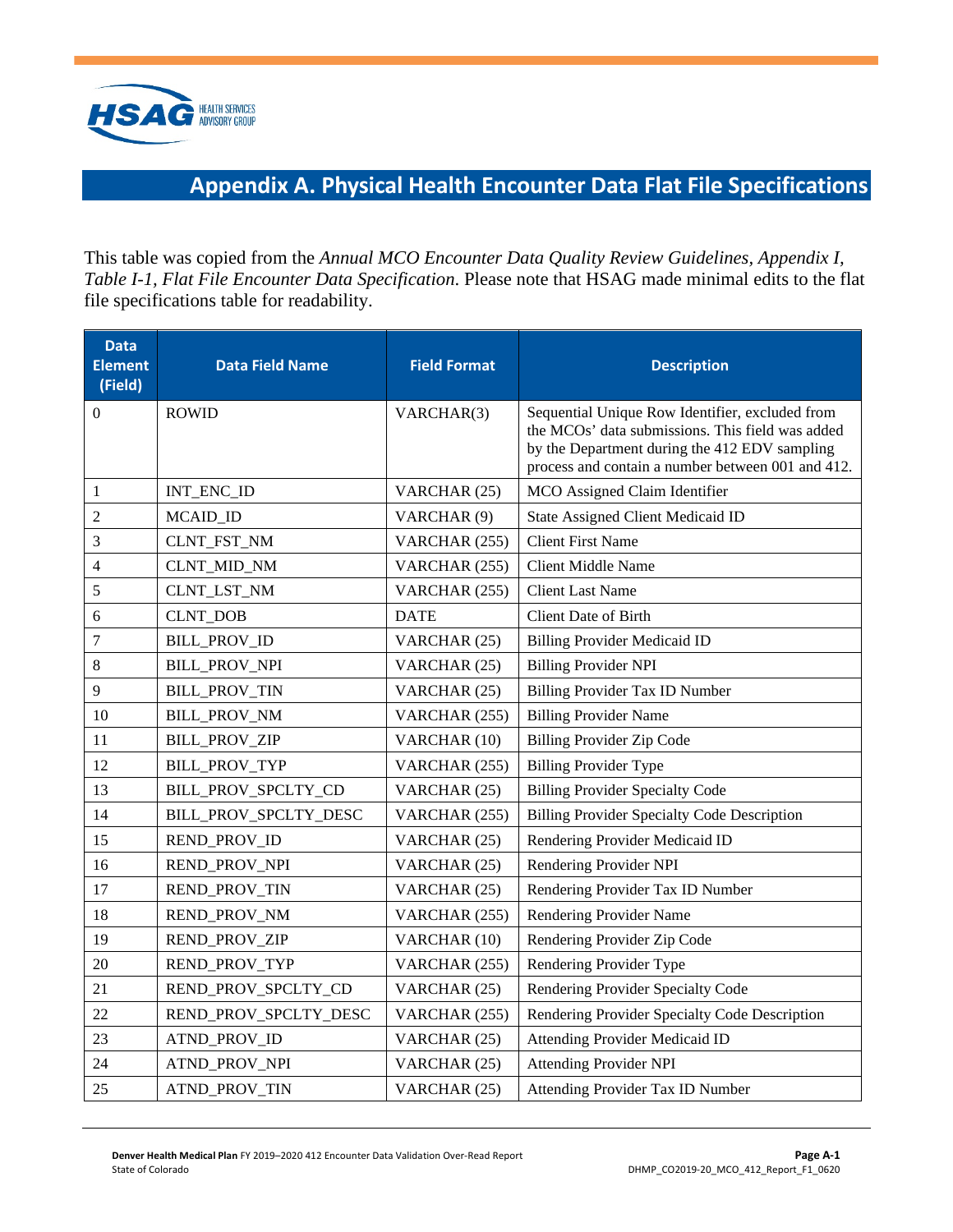

| <b>Data</b><br><b>Element</b><br>(Field) | <b>Data Field Name</b> | <b>Field Format</b> | <b>Description</b>                            |
|------------------------------------------|------------------------|---------------------|-----------------------------------------------|
| 26                                       | ATND_PROV_NM           | VARCHAR (255)       | <b>Attending Provider Name</b>                |
| 27                                       | ATND_PROV_ZIP          | VARCHAR (10)        | Attending Provider Zip Code                   |
| 28                                       | ATND_PROV_TYP          | VARCHAR (50)        | <b>Attending Provider Type</b>                |
| 29                                       | ATND_PROV_SPCLTY_CD    | VARCHAR (25)        | <b>Attending Provider Specialty Code</b>      |
| 30                                       | ATND_PROV_SPCLTY_DESC  | VARCHAR (255)       | Attending Provider Specialty Code Description |
| 31                                       | VENDOR_TYP             | VARCHAR (25)        | Vendor Type Assignment                        |
| 32                                       | CLM_CTG_CD             | VARCHAR (25)        | Claim Category Code                           |
| 33                                       | <b>CLM_NUM</b>         | VARCHAR (50)        | <b>MCO</b> Internal Claim Number              |
| 34                                       | CLM_LNE_NUM            | VARCHAR (50)        | Claim Line Number                             |
| 35                                       | SRV_SRT_DT             | <b>DATE</b>         | Service Start Date                            |
| 36                                       | SRV_LST_DT             | <b>DATE</b>         | Service End Date                              |
| 37                                       | PD_DT                  | <b>DATE</b>         | Paid Date                                     |
| 38                                       | <b>CLM_STS</b>         | VARCHAR (25)        | <b>Claim Payment Status</b>                   |
| 39                                       | <b>CLM_LNE_STS</b>     | VARCHAR (25)        | Claim Line Payment Status                     |
| 40                                       | REV_CD                 | VARCHAR (25)        | Revenue Code                                  |
| 41                                       | REV_DESC               | VARCHAR (255)       | Revenue Code Description                      |
| 42                                       | FQHC_IND               | VARCHAR (25)        | FQHC/RHC Indicator                            |
| 43                                       | PROC_CD                | VARCHAR (25)        | Procedure Code (CPT/HCPCS)                    |
| 44                                       | PROC_CD_MOD_1          | VARCHAR (25)        | Procedure Code Modifier 1                     |
| 45                                       | PROC_CD_MOD_2          | VARCHAR (25)        | Procedure Code Modifier 2                     |
| 46                                       | PROC_CD_MOD_3          | VARCHAR (25)        | Procedure Code Modifier 3                     |
| 47                                       | PROC_CD_MOD_4          | VARCHAR (25)        | Procedure Code Modifier 4                     |
| 48                                       | PROC_CD_MOD_5          | VARCHAR (25)        | Procedure Code Modifier 5                     |
| 49                                       | SRG_PROC_CD_1          | VARCHAR (25)        | Surgical Procedure Code 1                     |
| 50                                       | SRG_PROC_CD_2          | VARCHAR (25)        | Surgical Procedure Code 2                     |
| 51                                       | SRG_PROC_CD_3          | VARCHAR (25)        | Surgical Procedure Code 3                     |
| 52                                       | SRG_PROC_CD_4          | VARCHAR (25)        | Surgical Procedure Code 4                     |
| 53                                       | SRG_PROC_CD_5          | VARCHAR (25)        | Surgical Procedure Code 5                     |
| 54                                       | ICD_VER                | VARCHAR (25)        | ICD Version                                   |
| 55                                       | DIAG_CD_1              | VARCHAR (25)        | Diagnosis Code 1                              |
| 56                                       | DIAG_CD_2              | VARCHAR (25)        | Diagnosis Code 2                              |
| 57                                       | DIAG_CD_3              | VARCHAR (25)        | Diagnosis Code 3                              |
| 58                                       | DIAG_CD_4              | VARCHAR (25)        | Diagnosis Code 4                              |
| 59                                       | DIAG_CD_5              | VARCHAR (25)        | Diagnosis Code 5                              |
| 60                                       | DIAG_CD_6              | VARCHAR (25)        | Diagnosis Code 6                              |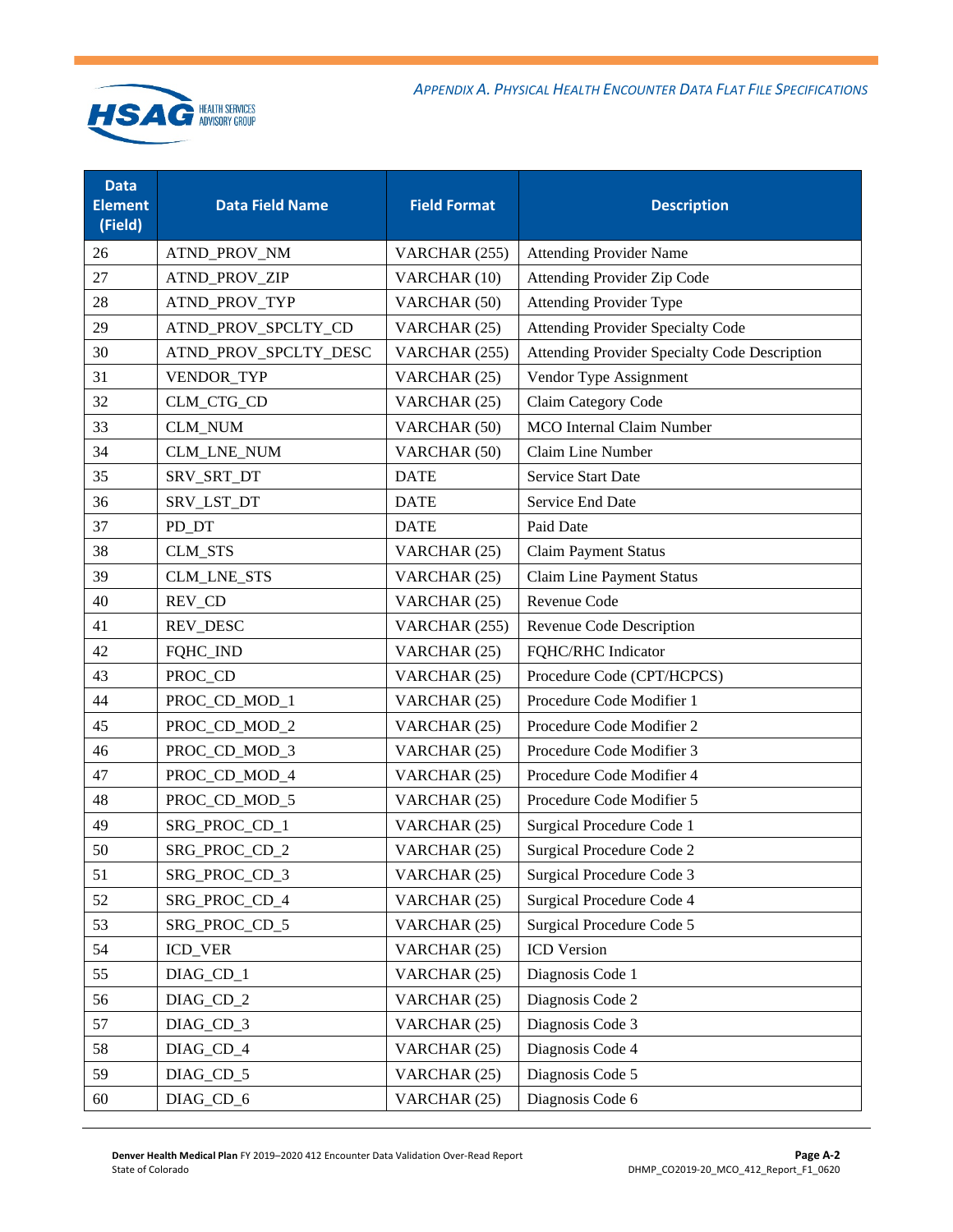

| <b>Data</b><br><b>Element</b><br>(Field) | <b>Data Field Name</b> | <b>Field Format</b>  | <b>Description</b>                    |
|------------------------------------------|------------------------|----------------------|---------------------------------------|
| 61                                       | DIAG_CD_7              | VARCHAR (25)         | Diagnosis Code 7                      |
| 62                                       | DIAG_CD_8              | VARCHAR (25)         | Diagnosis Code 8                      |
| 63                                       | DIAG_CD_9              | VARCHAR (25)         | Diagnosis Code 9                      |
| 64                                       | <b>NDC</b>             | VARCHAR (25)         | National Drug Code                    |
| 65                                       | ADMSN_DT               | <b>DATE</b>          | Date of Admission                     |
| 66                                       | DSCHRG_DT              | <b>DATE</b>          | Date of Discharge                     |
| 67                                       | LOS                    | NUMBER $(6,2)$       | Length of Stay (Days)                 |
| 68                                       | <b>DSCHRG_STS</b>      | VARCHAR (25)         | Discharge Status                      |
| 69                                       | DRG CD                 | VARCHAR (5)          | Diagnosis Risk Grouping Code          |
| 70                                       | DRG_SVRTY_CD           | VARCHAR (1)          | Diagnosis Risk Grouping Severity Code |
| 71                                       | DRG_WT_QTY             | VARCHAR (5)          | Diagnosis Risk Grouping Weight        |
| 72                                       | POS CD                 | VARCHAR (25)         | Place of Service Code                 |
| 73                                       | POS_CD_DESC            | VARCHAR (255)        | Place of Service Code Description     |
| 74                                       | <b>OTY</b>             | NUMBER $(25,2)$      | Quantity                              |
| 75                                       | <b>BILLED_AMT</b>      | NUMBER $(25,2)$      | <b>Billed Amount</b>                  |
| 76                                       | ALLOWED_AMT            | NUMBER $(25,2)$      | <b>Allowed Amount</b>                 |
| 77                                       | TPL_AMT                | NUMBER $(25,2)$      | <b>TPL Amount</b>                     |
| 78                                       | COPAY_AMT              | <b>NUMBER (25,2)</b> | <b>Copayment Amount</b>               |
| 79                                       | WTHLD_AMT              | NUMBER $(25,2)$      | Withhold Amount                       |
| 80                                       | PD_NET_AMT             | <b>NUMBER (25,2)</b> | Paid Net Amount                       |
| 81                                       | <b>BILL_TYP_CD</b>     | VARCHAR (25)         | <b>Bill Type Code</b>                 |
| 82                                       | BILL_TYP_CD_DESC       | VARCHAR (255)        | <b>Bill Type Code Description</b>     |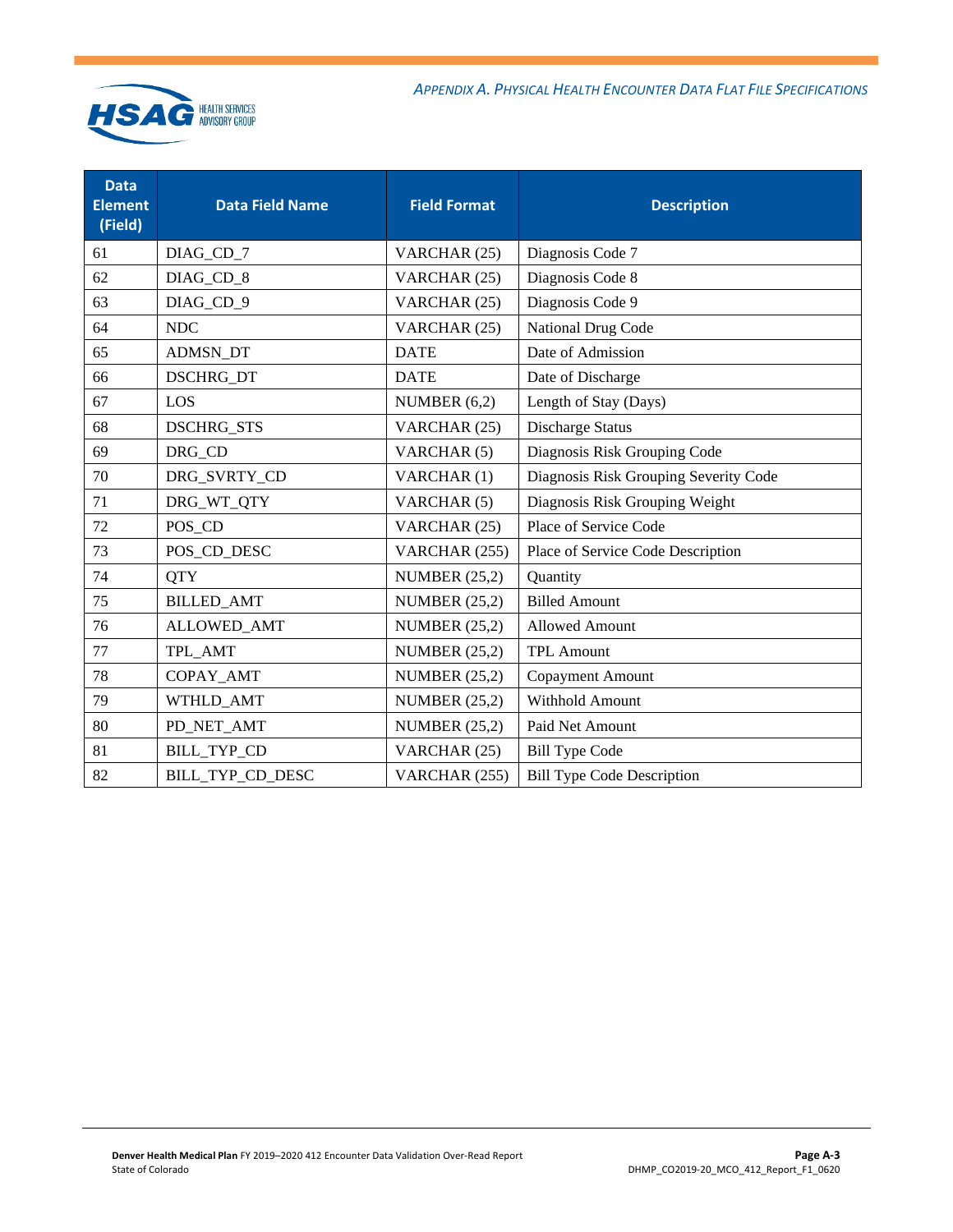<span id="page-17-1"></span>

# **Appendix B. Response Data Layout for 412 EDV Results**

<span id="page-17-0"></span>This appendix is a copy of the *Annual MCO Encounter Data Quality Review Guidelines, Appendix II.*  Please note that HSAG made minimal edits to the response data layout table for readability. Guidance for specific encounter data scenarios is shown following the table.

<span id="page-17-2"></span>

|                  | <b>Data Element (Field)</b>           | <b>Data Description</b>                                                                                                                                                                                                                                                                                     | <b>Format</b> | Length  |
|------------------|---------------------------------------|-------------------------------------------------------------------------------------------------------------------------------------------------------------------------------------------------------------------------------------------------------------------------------------------------------------|---------------|---------|
| $\boldsymbol{0}$ | Record_No                             | Sequential number for each of 412 records<br>This field will contain a number between 001 and 412<br>and align with the ROWID provided by the Department<br>in the 412 encounter line sample list.                                                                                                          | X             | integer |
| $\mathbf{1}$     | Encounter_Procedure_Code              | $0 = No$ or insufficient documentation, incorrect code<br>utilized for procedure performed<br>$1 =$ Correct Code<br>$9 =$ If data element does not pertain to encounter<br>service type (i.e., for Inpatient encounters)<br>Required for Professional, Outpatient, and FQHC<br>Encounters                   | X             | 1       |
| $\overline{2}$   | Encounter_Procedure_Code_<br>Modifier | $0 = No$ or insufficient documentation, incorrect code<br>modifier utilized for procedure performed<br>$1 =$ Correct Code Modifier<br>$9 =$ If data element does not pertain to encounter<br>service type (i.e., for Inpatient encounters)<br>Required for Professional, Outpatient, and FQHC<br>Encounters | $\mathbf{X}$  | 1       |
| 3                | Encounter_Surgical_Procedure<br>Code  | $0 = No$ or insufficient documentation, incorrect code<br>utilized for surgical procedure performed<br>$1 =$ Correct code<br>$9 =$ If data element does not pertain to encounter<br>service type<br><b>Required for Inpatient Encounters</b>                                                                | X             | 1       |
| 4                | Encounter_Primary_Diagnosis_<br>Code  | $0 = No$ or insufficient documentation, assignment of<br>incorrect primary diagnosis code<br>$1 =$ Correct code<br>Required for Inpatient, Professional, Outpatient, and<br><b>FQHC</b> Encounters                                                                                                          | X             | 1       |

#### **Table B-1—Response Data Layout**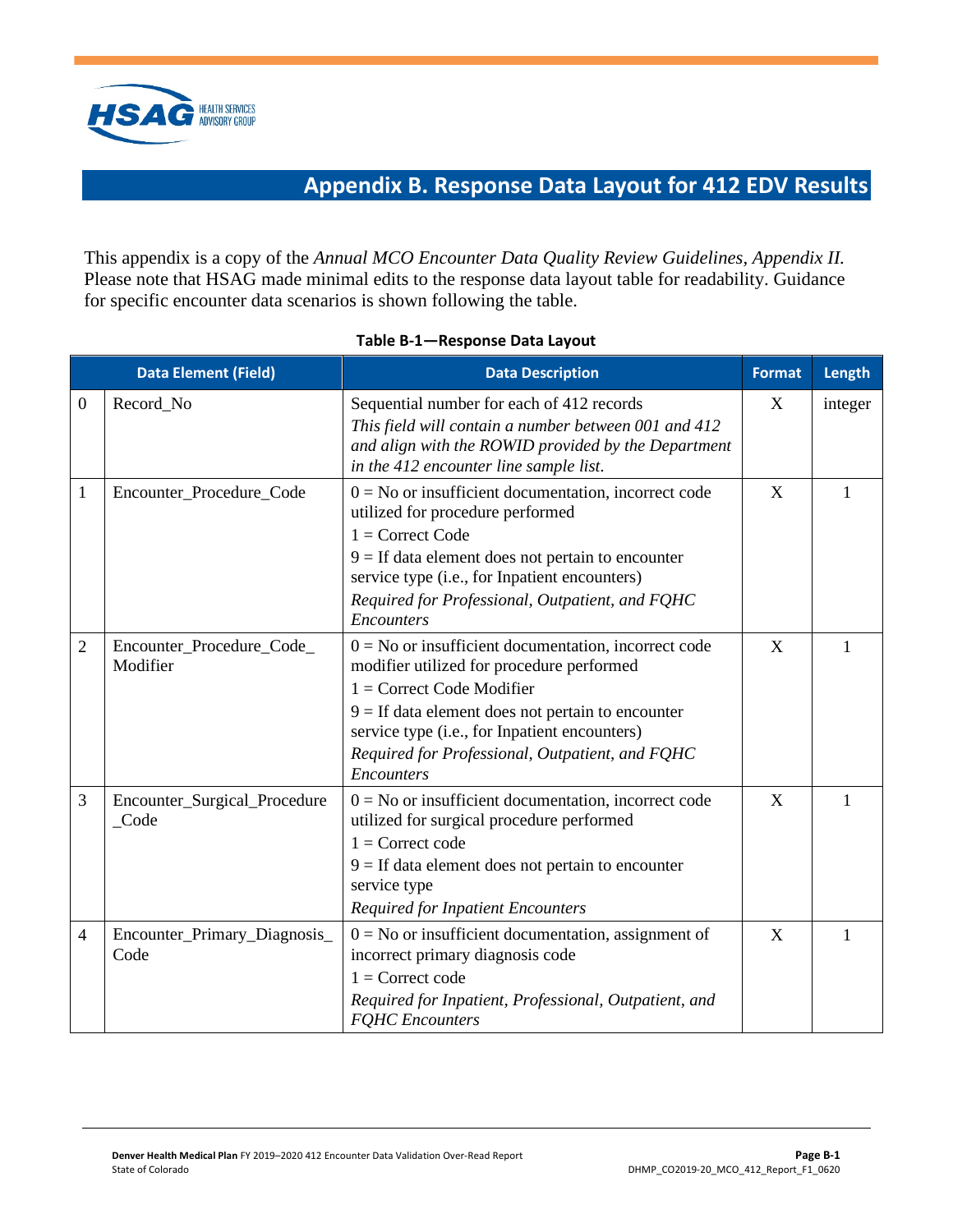

|   | <b>Data Element (Field)</b> | <b>Data Description</b>                                                                                                                                                                                                                                                                                                                                                                        | <b>Format</b> | Length |
|---|-----------------------------|------------------------------------------------------------------------------------------------------------------------------------------------------------------------------------------------------------------------------------------------------------------------------------------------------------------------------------------------------------------------------------------------|---------------|--------|
| 5 | Encounter_Units             | $0 = No$ or insufficient documentation, incorrect units<br>$1 =$ Correct units<br>$9 = Data$ element does not pertain to encounter service<br>type (i.e., for Inpatient encounters)<br>Required for Professional, Outpatient, and FQHC<br><i>Encounters</i>                                                                                                                                    | X             | 1      |
| 6 | Encounter_Service_Date      | $0 = No$ or insufficient documentation, incorrect service<br>start date<br>$1 =$ Correct service start date<br>$9 =$ If data element does not pertain to encounter<br>service type<br>Required for Inpatient, Professional, Outpatient, and<br><b>FOHC</b> Encounters                                                                                                                          | X             | 1      |
| 7 | Encounter_Thru_Date         | $0 = No$ or insufficient documentation, incorrect service<br>end date<br>$1 =$ Correct service end date<br>$9 =$ If data element does not pertain to encounter<br>service type<br><b>Required for Inpatient Encounters</b>                                                                                                                                                                     | $\mathbf X$   | 1      |
| 8 | Encounter_Discharge_Status  | $0 = No$ or insufficient documentation, incorrect<br>discharge status<br>$1 =$ Correct discharge status<br>$9 =$ If data element does not pertain to encounter<br>service type<br><b>Required for Inpatient Encounters</b>                                                                                                                                                                     | X             | 1      |
| 9 | Doc_Procedure_Code          | Enter correct procedure code if present in the<br>supporting documentation<br>Enter 'No Doc' if no or insufficient documentation of<br>correct procedure code<br>Enter 'NA' if data element does not pertain to<br>encounter service type<br>Enter 'NR' if data element is not populated in the<br>encounter data line<br>Required for Professional, Outpatient, and FQHC<br><i>Encounters</i> | X             | 7      |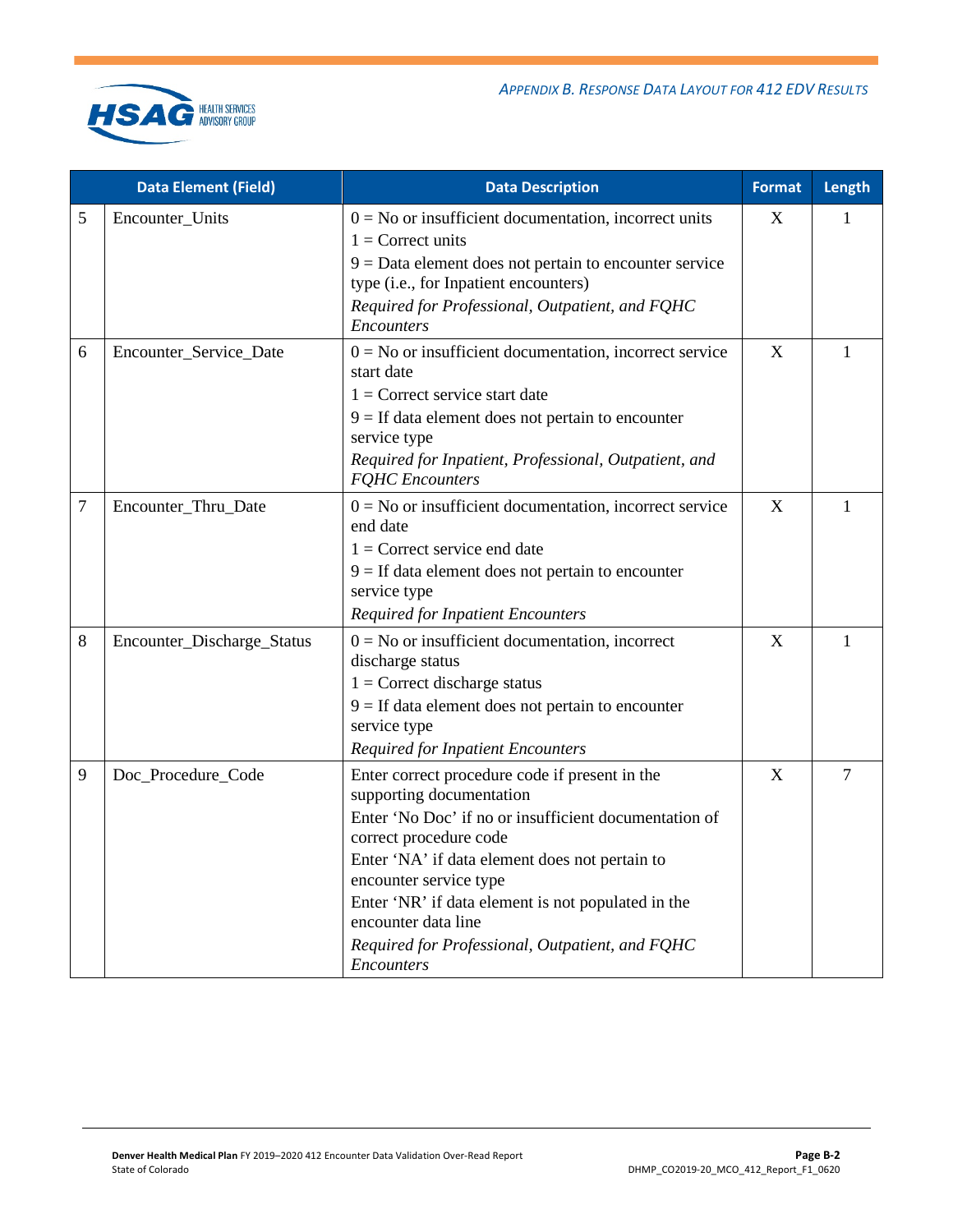

|    | Data Element (Field)        | <b>Data Description</b>                                                                                                                                                                                                                                                                                                                                                                                          | Format | Length         |
|----|-----------------------------|------------------------------------------------------------------------------------------------------------------------------------------------------------------------------------------------------------------------------------------------------------------------------------------------------------------------------------------------------------------------------------------------------------------|--------|----------------|
| 10 | Doc_Procedure_Code_Modifier | Enter correct procedure code modifier if present in the<br>supporting documentation<br>Enter 'No Doc' if no or insufficient documentation of<br>correct procedure code modifier<br>Enter 'NA' if data element does not pertain to<br>encounter service type<br>Enter 'NR' if data element is not populated in the<br>encounter data line<br>Required for Professional, Outpatient, and FQHC<br><b>Encounters</b> | X      | 7              |
| 11 | Doc_Surgical_Code           | Enter correct surgical procedure code if present in<br>supporting documentation<br>Enter 'No Doc' if no or insufficient documentation of<br>correct surgical procedure code<br>Enter 'NA' if data element does not pertain to<br>encounter service type<br>Enter 'NR' if data element is not populated in the<br>encounter data line<br><b>Required for Inpatient Encounters</b>                                 | X      | 7              |
| 12 | Doc_Diag                    | Enter correct primary diagnosis code if present in the<br>supporting documentation<br>Enter 'No Doc' if no or insufficient documentation of<br>correct diagnosis code<br>Required for Inpatient, Professional, Outpatient, and<br><b>FQHC</b> Encounters                                                                                                                                                         | X      | $\overline{7}$ |
| 13 | Doc_Units                   | Enter correct units if present in the supporting<br>documentation<br>Enter 'No Doc' if no or insufficient documentation of<br>correct units<br>Required for Professional, Outpatient, and FQHC<br>Encounters                                                                                                                                                                                                     | X      | integer        |
| 14 | Doc_Service_Date            | Enter correct start date if present in supporting<br>documentation<br>Enter 'No Doc' if no or insufficient documentation of<br>correct start date<br>Required for Inpatient, Professional, Outpatient, and<br><b>FQHC</b> Encounters                                                                                                                                                                             | X      | 8              |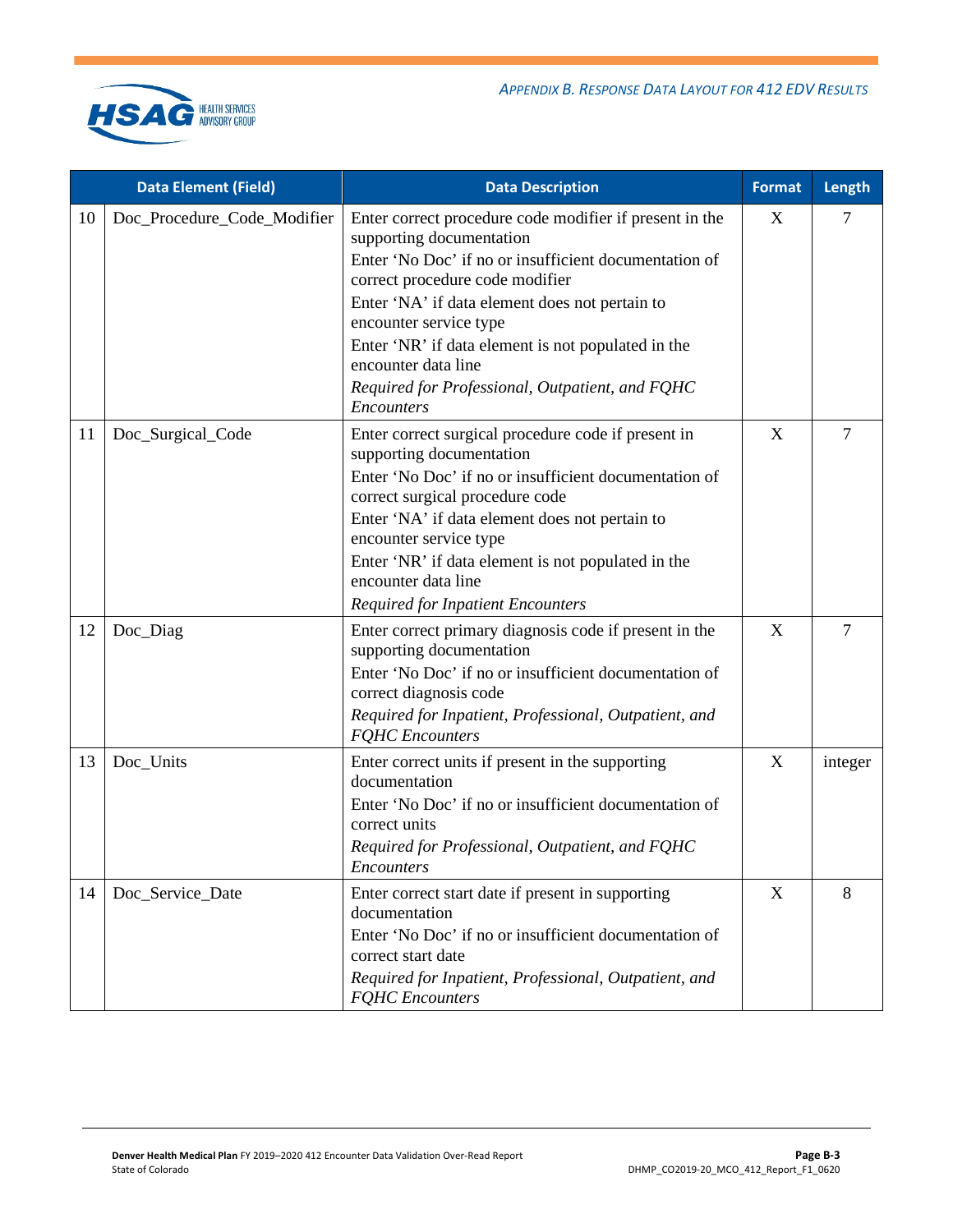

|    | <b>Data Element (Field)</b>               | <b>Data Description</b>                                                                                                                                                                                                                                                                                                                                                                                                                                                                                                                                                                                                                                                                                                                                                                                                                                                                 | <b>Format</b> | Length   |
|----|-------------------------------------------|-----------------------------------------------------------------------------------------------------------------------------------------------------------------------------------------------------------------------------------------------------------------------------------------------------------------------------------------------------------------------------------------------------------------------------------------------------------------------------------------------------------------------------------------------------------------------------------------------------------------------------------------------------------------------------------------------------------------------------------------------------------------------------------------------------------------------------------------------------------------------------------------|---------------|----------|
| 15 | Doc_Thru_Date                             | Enter correct end date if present in supporting<br>documentation<br>Enter 'No Doc' if no or insufficient documentation of<br>correct end date<br>Enter 'NA' if data element does not pertain to<br>encounter service type<br><b>Required for Inpatient Encounters</b>                                                                                                                                                                                                                                                                                                                                                                                                                                                                                                                                                                                                                   | X             | 8        |
| 16 | Doc_Encounter_Discharge_<br><b>Status</b> | Enter correct discharge status if present in supporting<br>documentation<br>Enter 'No Doc' if no or insufficient documentation of<br>correct discharge status<br>Enter 'NA' if data element does not pertain to<br>encounter service type<br><b>Required for Inpatient Encounters</b>                                                                                                                                                                                                                                                                                                                                                                                                                                                                                                                                                                                                   | X             | 8        |
| 17 | <b>E&amp;M</b> Guidelines Version         | $1 = 1995$ version of Evaluation and Management<br><b>Services Documentation Guidelines</b><br>$2 = 1997$ version of Evaluation and Management<br><b>Services Documentation Guidelines</b><br>$9 = Does Not Apply$                                                                                                                                                                                                                                                                                                                                                                                                                                                                                                                                                                                                                                                                      | X             | 1        |
| 18 | Comments<br>(conditionally required)      | Reviewer should enter comments supporting the<br>decision made.<br>Comments are required in the following scenarios:<br>If no supporting medical records were provided, enter,<br>"no documentation received from provider"<br>If medical records do not support the date of service<br>and subsequent data elements were scored "0", enter,<br>"No DOS in MR"<br>If a leveling tool (decision support tool) was used,<br>enter, "refer to leveling tool: < tool name>"<br>Comments are strongly encouraged to support the<br>following scenarios:<br>To provide details regarding non-specific primary<br>diagnosis codes<br>To provide details regarding agreement/disagreement<br>with the encounter start date for inpatient stays that<br>began as an observation stay<br>To provide details regarding the documentation<br>supporting an inpatient discharge status determination | X             | flexible |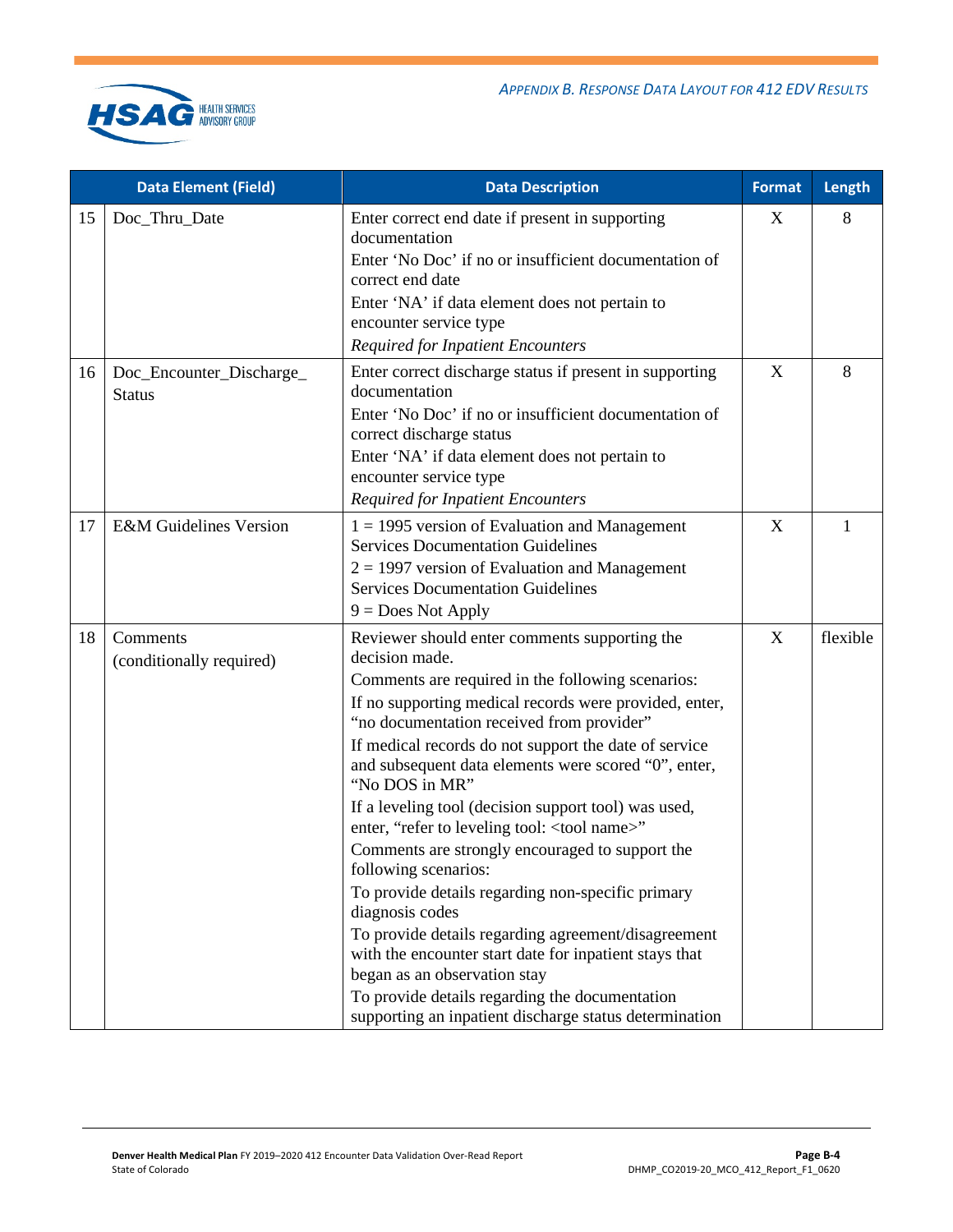

#### **Guidance for Specific Encounter Data Scenarios**

- 1. To assess encounter data quality, data elements are contingent on corresponding medical record documentation. Medical records correspond to the encounter data when the member information (i.e., name, date of birth, and/or Medicaid ID), provider information, and date of service are in agreement. If the medical records match the member and provider information but the date of service is incorrect, the *Encounter\_Service\_Date* will be scored as "0" and the remaining data elements will be scored as "0." The *Comments* field should be used to indicate that all other applicable data elements were in disagreement due to the invalid date of service.
- 2. The MCO 412 data quality review considers individual encounter lines that are sampled from encounter data submitted to the Department by the Medicaid MCOs. Reviewers should focus on the information found in the encounter line and determine whether the encounter values are supported by medical record documentation, with the consideration that the medical record documentation may support services captured on separate encounter lines outside the scope of this review.
- 3. For inpatient records or other records with services occurring over a date range, the encounter date of service is acceptable if it falls within the date range.
- 4. In the event medical record documentation is unavailable to support the encounter, all data elements will be scored as "0" or "No Doc."
- 5. In cases where the medical record does not contain patient identifiers on each page of the record, encounter data elements found on medical record pages without identifiers should be scored as "0" or "No Doc."
- 6. In the event that medical record documentation could support more than one procedure code, reviewers should note agreement with the encounter procedure code, if applicable, and use the *Comments* to note other applicable procedure codes identified in the medical record.
- 7. If the HCPCS code "T1015" is present in the sampled encounter, reviewers should note agreement if the medical record documentation supports at least one additional procedure code.
- 8. To ensure consistency between each MCO's review and the independent auditor's over-read, MCOs should provide the independent auditor with all medical records and supporting documentation used by the MCO during its 412 EDV. Examples of such documentation include internal leveling tools, crosswalks, or any other such supporting materials used by the MCO in the completion of the 412 EDV.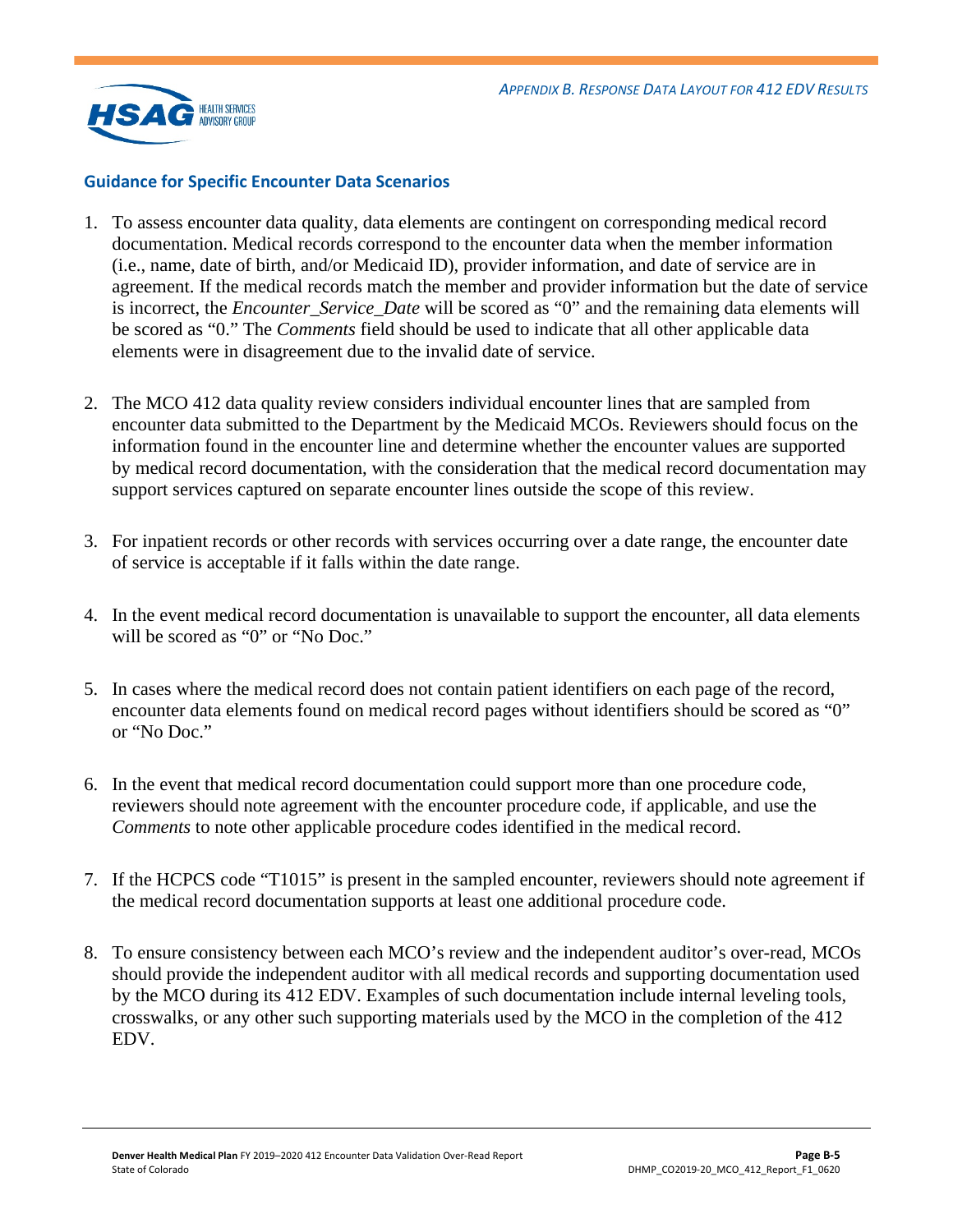

- 9. In the event that the encounter line reflects a radiology or laboratory result, supporting medical record documentation must contain a signed order listing the test to be performed and the reason for ordering the test. An interpretation and report of the result must also be included to fully support the encounter data value. Score the applicable EDV Response elements with "0" or "No Doc" if signed documentation from a qualified provider is not available to support the radiology or laboratory order.
- 10. The [Table B-1](#page-17-2) data elements Procedure Code, Procedure Code Modifier, and Surgical Code each have a response option of "NR" and [Table B-2](#page-22-0) offers examples for the use of the "NR" EDV response.

<span id="page-22-0"></span>

| <b>Encounter Line Data and</b><br><b>Medical Record Findings</b>                                        | <b>Example</b>                                                                                                                                    | <b>Anticipated EDV Response Data</b>                                                                   |
|---------------------------------------------------------------------------------------------------------|---------------------------------------------------------------------------------------------------------------------------------------------------|--------------------------------------------------------------------------------------------------------|
| The encounter line contains no<br>value and the medical record<br>supports the lack of a data<br>value. | The encounter line does not<br>contain a procedure code modifier<br>and the medical record supports<br>the lack of a procedure code<br>modifier.  | $Encoder\_Proceedure\_Code\_Modification = "1"$<br>$Doc\_Proceedure\_Code\_Modification = "NR"$        |
| The encounter line contains a<br>value and the medical record<br>supports the data value.               | The encounter line contains a<br>modifier code $(e.g., "59")$ and the<br>medical record supports this<br>modifier code.                           | $Encoder\_procedure\_Code\_Modern = "1"$<br>$Doc\_Proceedure\_Code\_Modification = "59"$               |
| The encounter line contains no<br>value, but the medical record<br>supports a data value.               | The encounter line does not<br>contain a modifier, but the medical<br>records supports a procedure code<br>modifier (e.g., "59").                 | $Encoder\_Proceedure\_Code\_Modern = "0"$<br>$Doc\_Proceedure\_Code\_Modification = "59"$              |
| The encounter line contains a<br>value, but the medical record<br>does not support the data value.      | The encounter line contains a<br>modifier value (e.g., " $59$ "), but the<br>medical record indicates that a<br>procedure modifier is not needed. | $Encoder\_Proceedure\_Code\_Modification = "0"$<br>$Doc\_Proceedure\_Code\_Modification = "No$<br>Doc" |

#### **Table B-2—412 EDV Data Element "NR" Response Guidance**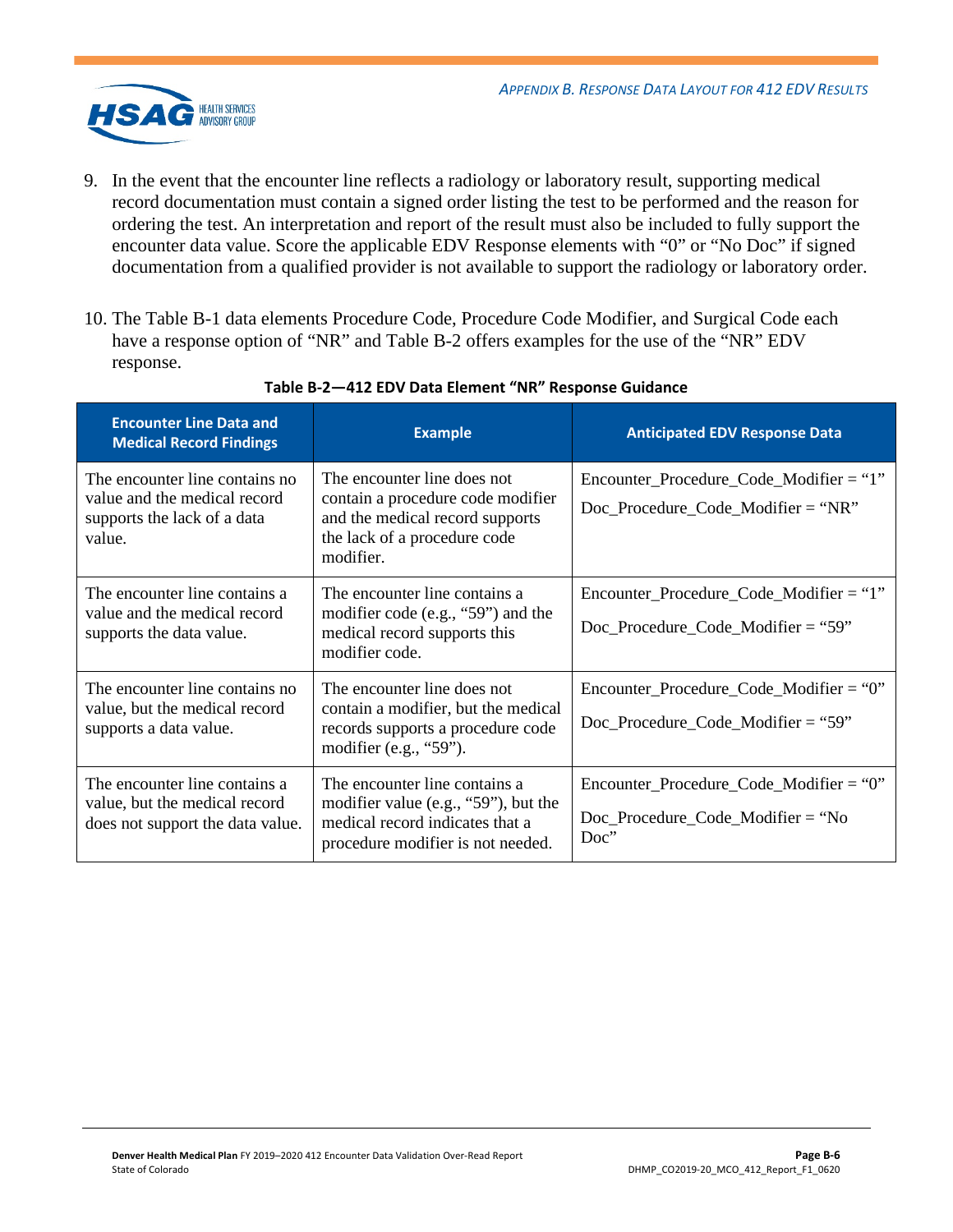<span id="page-23-1"></span>

# **Appendix C. DHMP Service Coding Accuracy Results**

<span id="page-23-0"></span>Data from these tables have been copied from the Service Coding Accuracy Report submitted to the Department and HSAG by **DHMP**. Data tables were created following the specifications listed in Section 6 of the *Annual MCO Encounter Data Quality Review Guidelines*.

| <b>Requirement</b>                                     | <b>Numerator</b> | Excluded/<br><b>Does Not</b><br><b>Apply</b> | <b>Total</b><br><b>Denominator</b> | <b>Modified</b><br><b>Denominator</b> | <b>Overall</b><br><b>Percent</b> | <b>Modified</b><br><b>Percent</b> |
|--------------------------------------------------------|------------------|----------------------------------------------|------------------------------------|---------------------------------------|----------------------------------|-----------------------------------|
| Date of Service<br>(Service Date)                      | 91               | $\theta$                                     | 103                                | 103                                   | 88%                              | 88%                               |
| Through Date (Thru_Date)                               | 91               | $\theta$                                     | 103                                | 103                                   | 88%                              | 88%                               |
| Diagnosis Code<br>$(Diag\_Code_1)$                     | 82               | $\theta$                                     | 103                                | 103                                   | 80%                              | 80%                               |
| <b>Surgical Procedure Code</b><br>(SurgicalProcedure1) | 88               | 0                                            | 103                                | 103                                   | 85%                              | 85%                               |
| Discharge Status<br>(Discharge_Status)                 | 92               | $\theta$                                     | 103                                | 103                                   | 89%                              | 89%                               |

#### **Table C-1—Inpatient Encounters Service Coding Accuracy Summary**

Due to the Department's sampling approach, the 412 sample list included 107 cases that needed validation as inpatient encounters. HSAG has presented tables submitted by **DHMP** without changes.

|  |  | Table C-2-Outpatient Encounters Service Coding Accuracy Summary |  |
|--|--|-----------------------------------------------------------------|--|
|  |  |                                                                 |  |

| <b>Requirement</b>                              | <b>Numerator</b> | Excluded/<br><b>Does Not</b><br><b>Apply</b> | <b>Total</b> | <b>Modified</b><br>Denominator Denominator | <b>Overall</b><br><b>Percent</b> | <b>Modified</b><br><b>Percent</b> |
|-------------------------------------------------|------------------|----------------------------------------------|--------------|--------------------------------------------|----------------------------------|-----------------------------------|
| Date of Service<br>(Service_Date)               | 95               | $\Omega$                                     | 103          | 103                                        | 92%                              | 92%                               |
| Diagnosis Code<br>$(Diag\_Code_1)$              | 84               | $\Omega$                                     | 103          | 103                                        | 82%                              | 82%                               |
| Procedure Code<br>(Proc Code)                   | 73               | 4                                            | 103          | 99                                         | 71%                              | 74%                               |
| Procedure Code Modifier<br>(Proc_Code_Modifier) | 91               | 4                                            | 103          | 99                                         | 88%                              | 92%                               |
| Units (Quantity)                                | 86               | 4                                            | 103          | 99                                         | 84%                              | 87%                               |

Due to the Department's sampling approach, the 412 sample list included 99 cases that needed validation as outpatient encounters. HSAG has presented tables submitted by **DHMP** without changes.